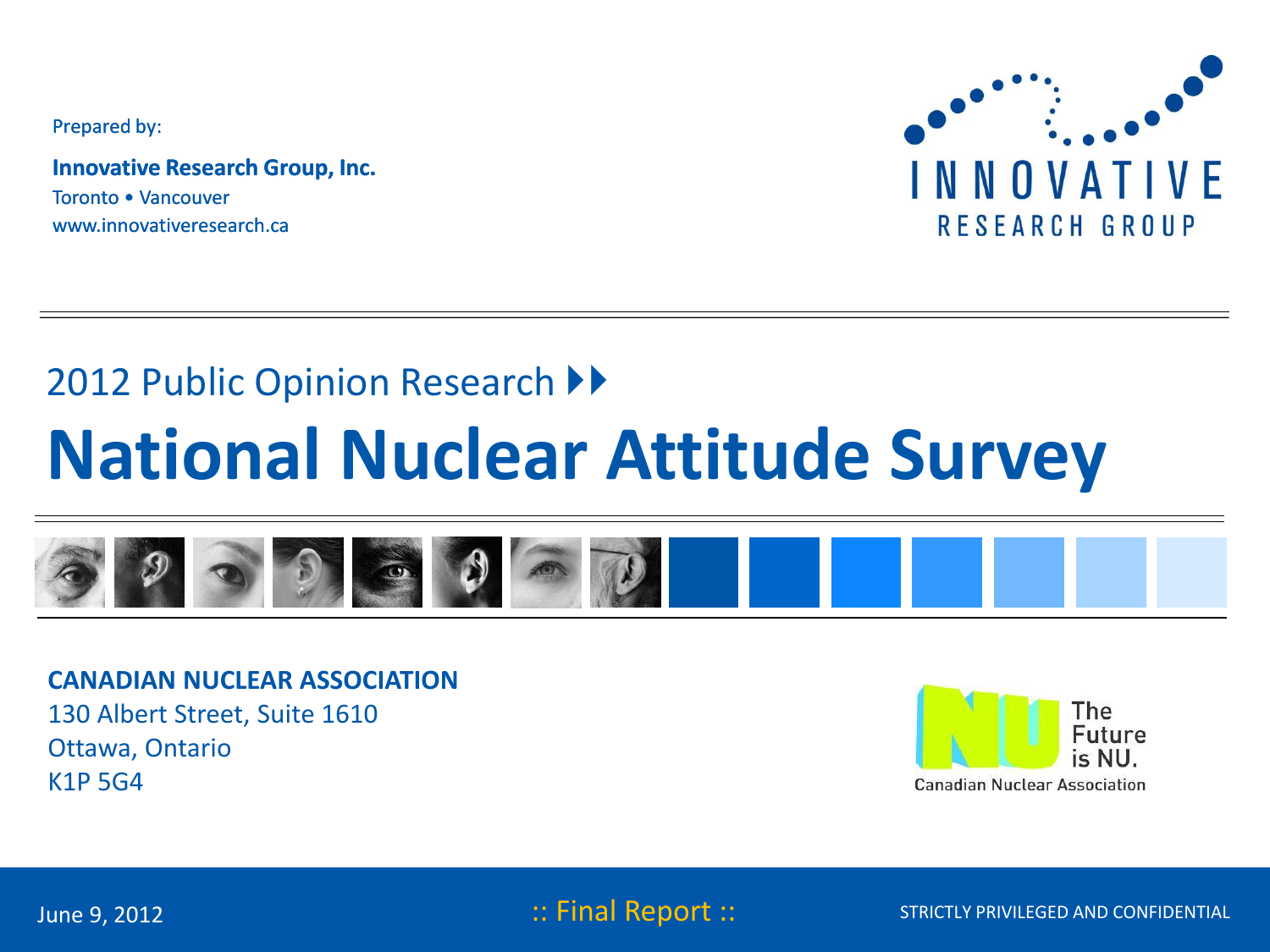Innovative Research Groups (INNOVATIVE) was commissioned by the Canadian Nuclear Association (CNA) to conduct the *2012 National Nuclear Attitudes Survey.*

The survey is a national telephone tracking study, designed to determine whether the CNA's communications efforts over the past year have successfully shifted Canadian attitudes and beliefs in a direction that supports the nuclear power industry.

Specific research objectives included:

- 1. Track how Canadian core attitudes towards the nuclear industry have moved since 2011.
- 2. Expand our understanding of "nuclear brand" in Canada.
- 3. Establish the best arguments to encourage government to act now in investing in nuclear energy.
- 4. Understand the awareness levels of Fukushima a year after this tragedy.

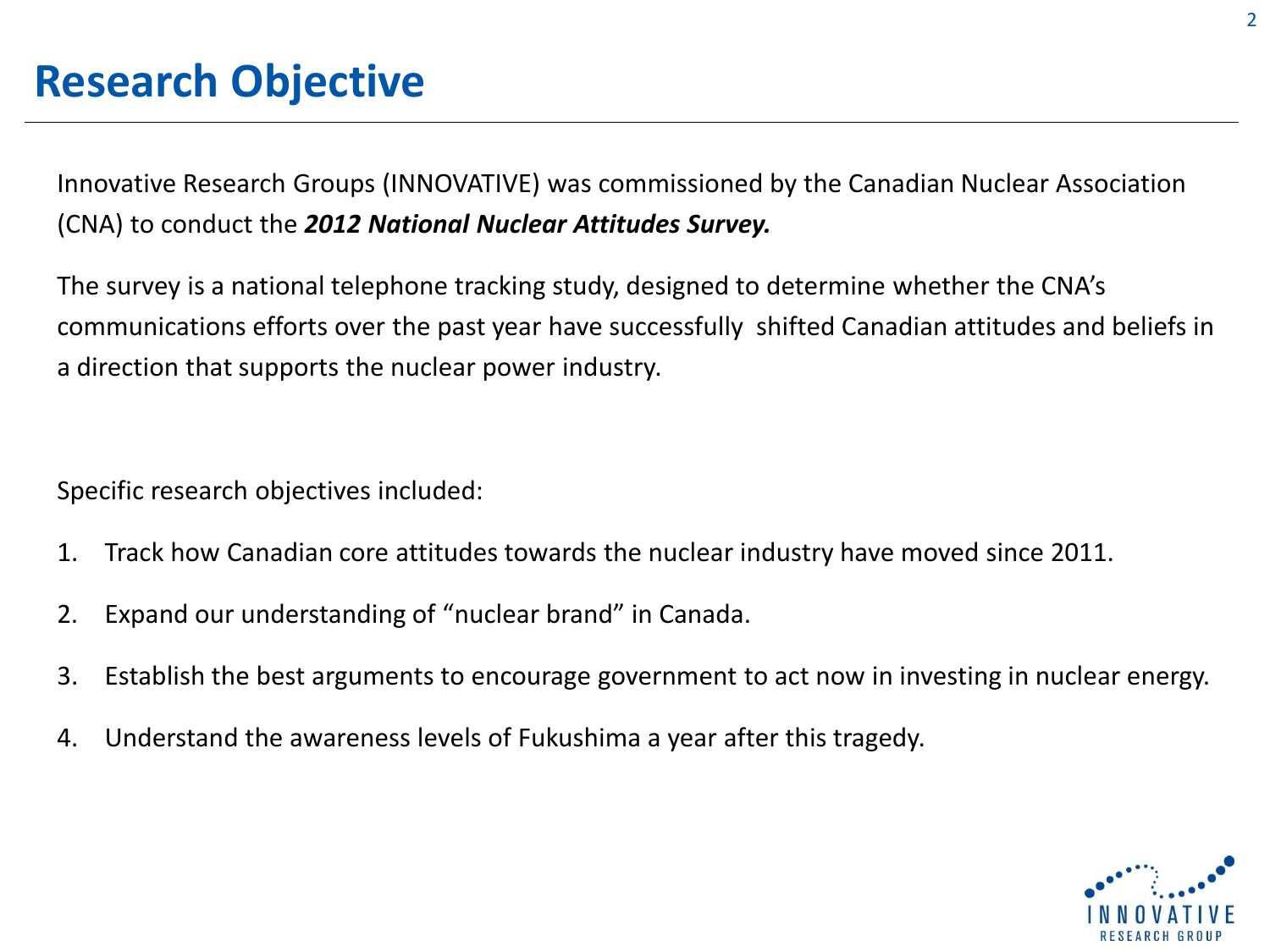## **Overview**

## **How have Canadian core attitudes towards the nuclear industry changed since 2011?**

- Compared to May 2011, Canadian public opinion on nuclear power has remained largely unchanged.
- Aside from coal, nuclear power generation is still the least supported form of generation in Canada (37% support). Ontario is the only jurisdiction where a majority (54%) support nuclear power generation. Furthermore, a majority from all three main provincial political parties in Ontario support nuclear power generation (PC 65% support, NDP 57% support, and Liberal 55% support).

## **What is** *nuclear's* **brand in Canada?**

- A majority of Canadians (63%) see nuclear power generation as "expensive"; more so than any other form of power generation. Furthermore, a majority believe the word "dangerous" describes nuclear energy either *extremely* or *very* well. These impressions of nuclear's brand are both key obstacles to new build.
- However, the average Ontarian believes nuclear is both safe and will provide economic benefits. Furthermore, Ontarians are more likely to support nuclear refurbishment and new build if they believe nuclear power is "reliable" and "carbon-free".

## **What are the best arguments to encourage government to act now in investing in nuclear energy?**

- Economic arguments particularly those around job creation and the economic benefits on the broader industrial sector appear to resonate well with Canadians.
- In Ontario, a majority agree with statements about the economic benefits refurbishment and new build will have in the province.
- In terms of the pace of refurbishment, three times more Ontarians think government is moving too slowly rather than quickly (41% vs. 13%). Fewer Ontarians believe the government is moving too slowly on new build (33% too slowly vs. 24% too quickly).

## **What is the impact of Fukushima a year after this tragedy?**

- Fukushima is still a top-of-mind issue, with 70% of Canadians saying they followed anniversary news events closely.
- 6-in-10 (62%) Canadians believe the situation with Fukushima is a systemic problem of nuclear power, up 6 percentage points since 2011. Furthermore, nearly half (47%) believe it is likely that something like Fukushima could happen in Canada.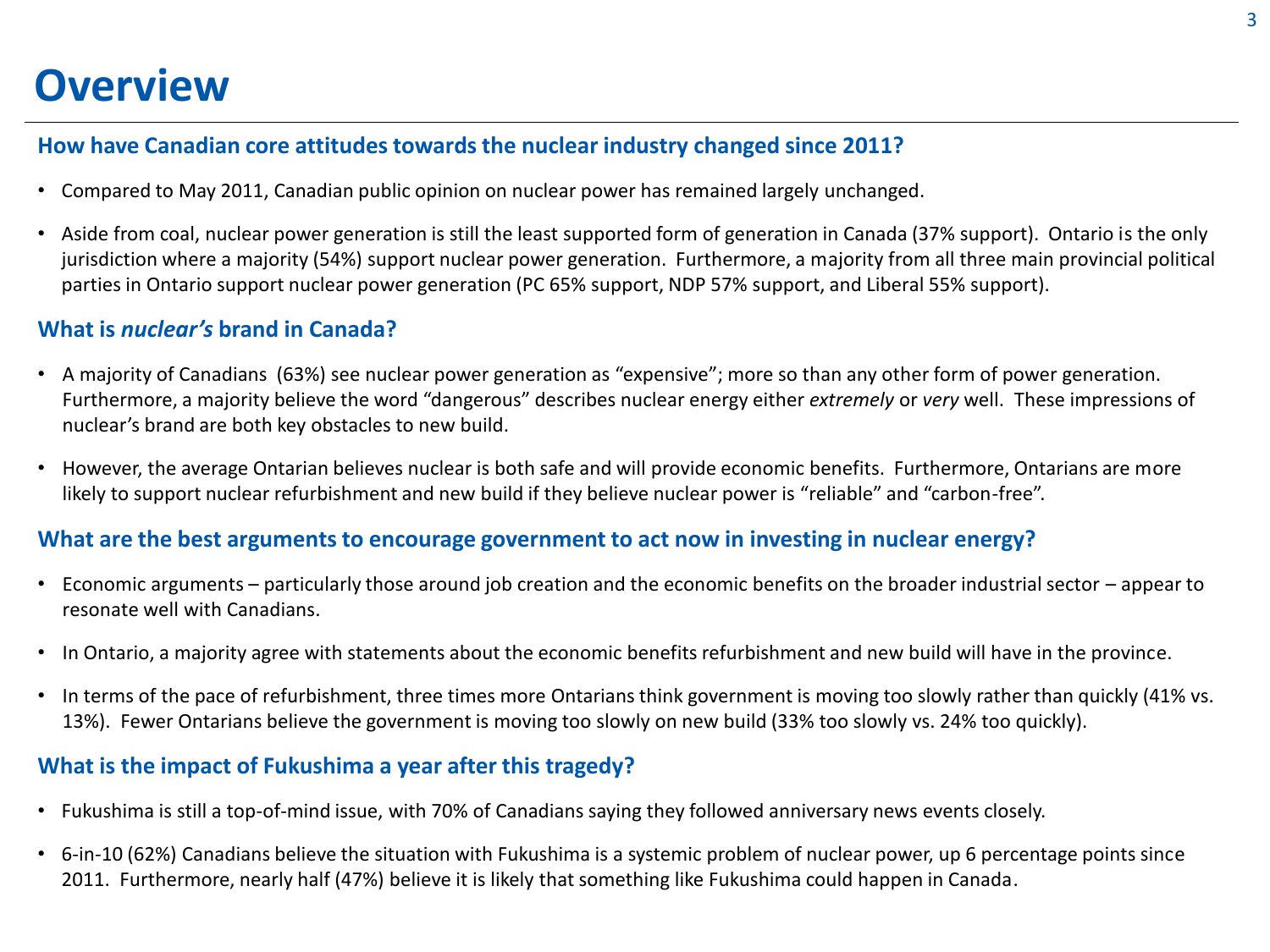# **Change in Support for Nuclear**

In terms of support for nuclear power, it's still a tale of two solitudes: *Ontario versus the rest of Canada*. A majority of Ontarians support nuclear power, while a majority of people living across the rest of the country oppose it.

We measure "support" for nuclear in 3 ways:

- *1. General support for nuclear power*
- *2. Support for refurbishment*
- *3. Support for new build*

### **Overall Change in Support:**

- The significant decline in support for nuclear in **Alberta** and **Quebec**.
- Support in **BC** and **Ontario** relatively unchanged.
- An increase in support for nuclear in **Prairies** and **Atlantic**.
- **Men** relatively constant; support down among **women.**

## **Support for Refurbishment**

| <b>Segments</b> | Δ  | 2011 | 2012 |
|-----------------|----|------|------|
| <b>National</b> | J  | 53%  | 47%  |
| <b>BC</b>       | J  | 50%  | 48%  |
| Alberta         | ↓  | 58%  | 45%  |
| <b>Prairies</b> | 个  | 51%  | 54%  |
| Ontario         | ↓  | 68%  | 63%  |
| Quebec          | Jż | 31%  | 22%  |
| <b>Atlantic</b> | 个  | 43%  | 48%  |
| Men             | J  | 57%  | 54%  |
| Women           |    | 49%  | 41%  |

## **Segments Δ 2011 2012** National  $\downarrow$  38% 37% BC  $\leftrightarrow$  33% 33% Alberta  $\downarrow$  46% 38% Prairies ↑ 137% 44% Ontario ↑ 53% 54% Quebec  $\downarrow$  17% 12% Atlantic 1 ↑ 31% 40% Men  $\uparrow$  45% 47% Women ↓ ↓ 32% 29% **General Support for Nuclear Power**

## **Support for New Build**

| <b>Segments</b> | Δ                 | 2011 | 2012 |
|-----------------|-------------------|------|------|
| <b>National</b> | ↓                 | 35%  | 33%  |
| <b>BC</b>       | 个                 | 32%  | 34%  |
| Alberta         | ↓                 | 48%  | 28%  |
| <b>Prairies</b> | 个                 | 32%  | 39%  |
| Ontario         | ↓                 | 50%  | 48%  |
| Quebec          | J                 | 13%  | 11%  |
| <b>Atlantic</b> | 个                 | 28%  | 30%  |
| Men             | $\leftrightarrow$ | 42%  | 42%  |
| Women           |                   | 30%  | 25%  |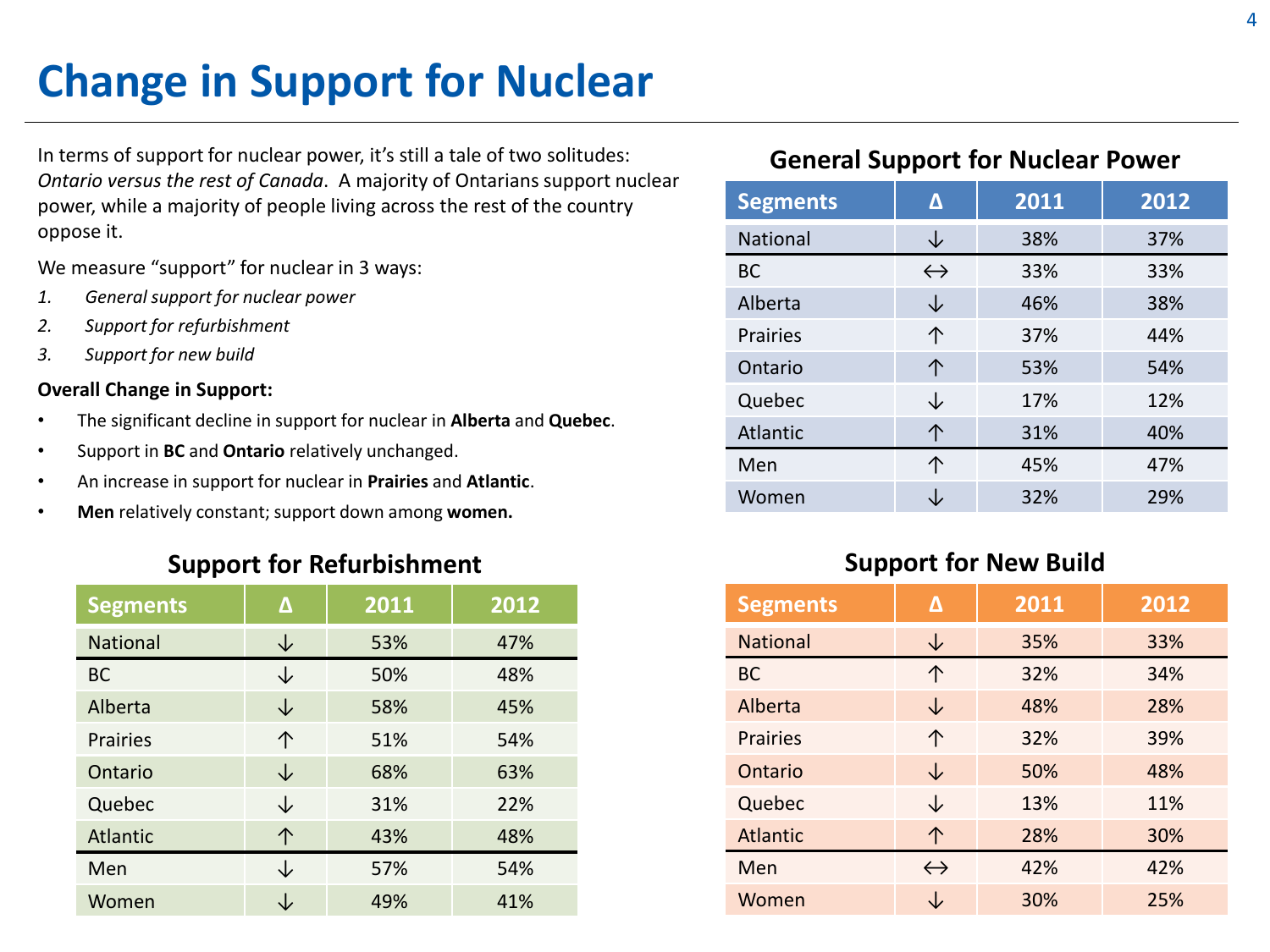# **What's new in 2012?**

In addition to tracking questions from last year's study, a number of new questions were asked in the 2012 survey.

## **Do Canadians believe nuclear energy is affordable? How does it compare to other forms of generation?**

- Only 4-in-10 Canadians (41%) see nuclear power as affordable. Conversely, 36% disagree that nuclear is affordable, up 6 percentage points since 2001.
- In fact, most Canadians (63%) see nuclear power as an expensive form of electricity generation when considering overall lifetime cost from building, operating and decommissioning; more so than any other form of generation.
- In Ontario, nuclear power is statistically tied with wind and hydroelectric as the most expensive form of generation (58% say *very* or *somewhat expensive*).

## **Do Canadians believe the lifecycle emissions of nuclear are better or worse than natural gas?**

• A majority of Canadians (51%) believe the environmental impact of nuclear is worse than natural gas. The question this raises is once coal-fired generation is eventually removed from Ontario's supply mix, will nuclear power be considered the "new evil"?

## **How do Canadians view nuclear technology?**

- A majority of Canadians believe nuclear has been and will be an evolving technology. Only a small minority believe nuclear is a "technological dinosaur".
- Over a third (36%) of Canadians believe nuclear technology *has made important advancements* since 1962; while the same number of people (35%) believe it *will make important advancements* in the coming 50 years.

## **How much do Canadians actually know about radiation?**

- 1-in-5 Canadians claim to be very familiar with radiation and believe they can explain it in detail to others. However, only 8% could correctly answer both questions in our true-or-false test.
- A majority of those most familiar with radiation support nuclear power generation. Also, those who scored perfectly on the knowledge test are more likely to support nuclear power generation than oppose it.

## **Do Ontarians believe nuclear reactor refurbishments and new builds will create jobs?**

- A majority of Ontarians (78%) believe refurbishment and new build will create jobs.
- Furthermore, 61% of Ontarians believe refurbishment and new build should happen now, at a time when the province could really use the jobs.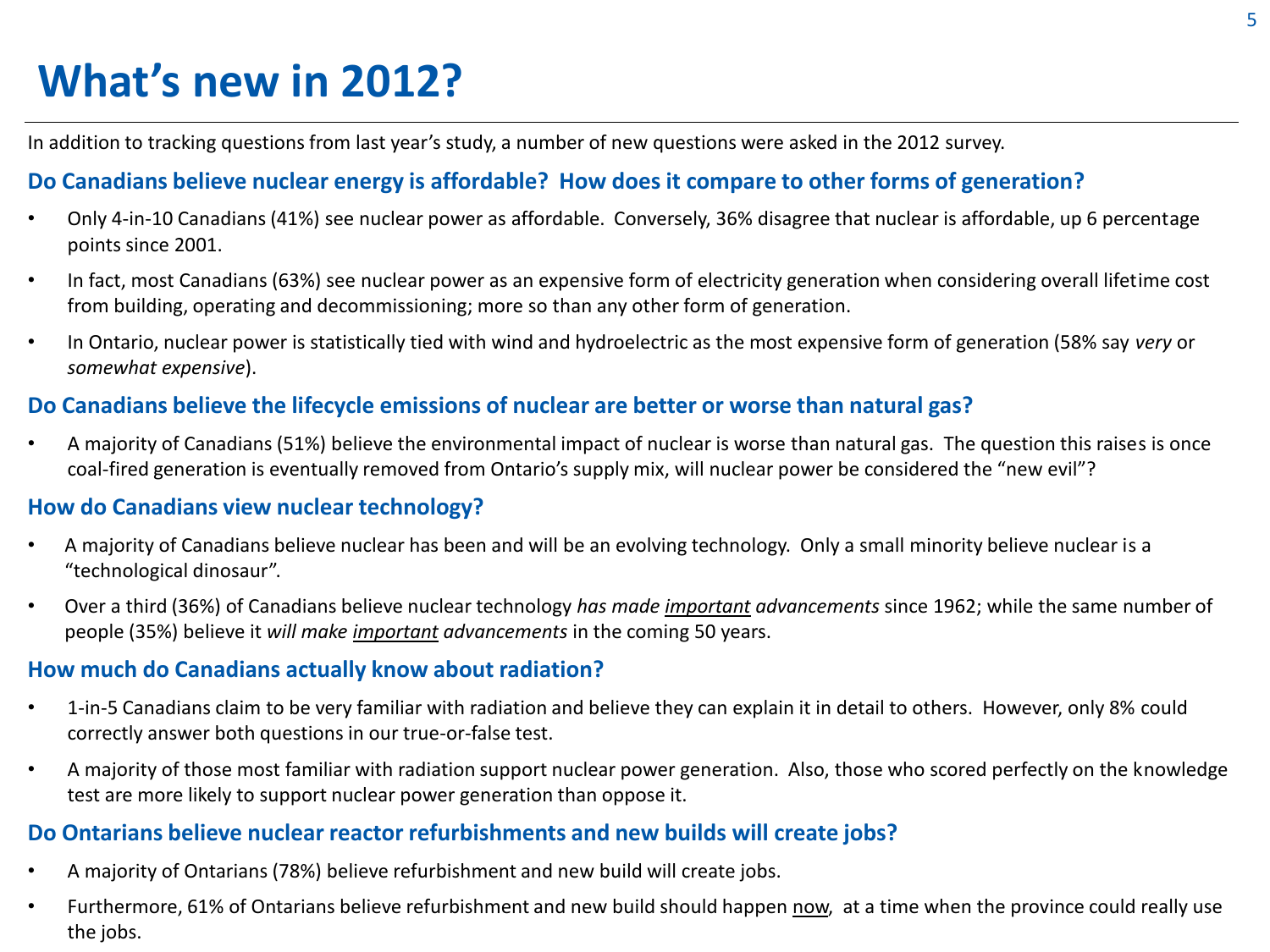# **Methodology**

- INNOVATIVE conducted a national proportionate telephone survey of 1,000 Canadians with oversamples to bring Ontario to n=500 and Saskatchewan to n=200.
- In total, **1,304** randomly-selected Canadian residents, 18 years or older, were surveyed between May 2nd and May 12th , 2012.
- Only one respondent per household was eligible to complete the survey.
- The sample has been weighted by age, gender and region using the latest available Statistics Canada Census data to reflect the actual demographic composition of the population.
- After weighting a sample of this size, the aggregated results are considered accurate to within **+/-3.0%**, 19 times out of 20.
- The margin of error will be larger within each sub-grouping of the sample.

The tracking data is from the *2011 Canadian Nuclear Attitudes Survey*. INNOVATIVE conducted this telephone survey among 1,012 randomly-selected Canadian residents, 18 years or older, between April 14<sup>th</sup> and April 21<sup>st</sup> 2011. The margin of error is +/-3.1%, 19 times out of 20.

**Note**: *Graphs and tables may not always total 100% due to rounding values rather than any error in data. Sums are added before rounding numbers.*

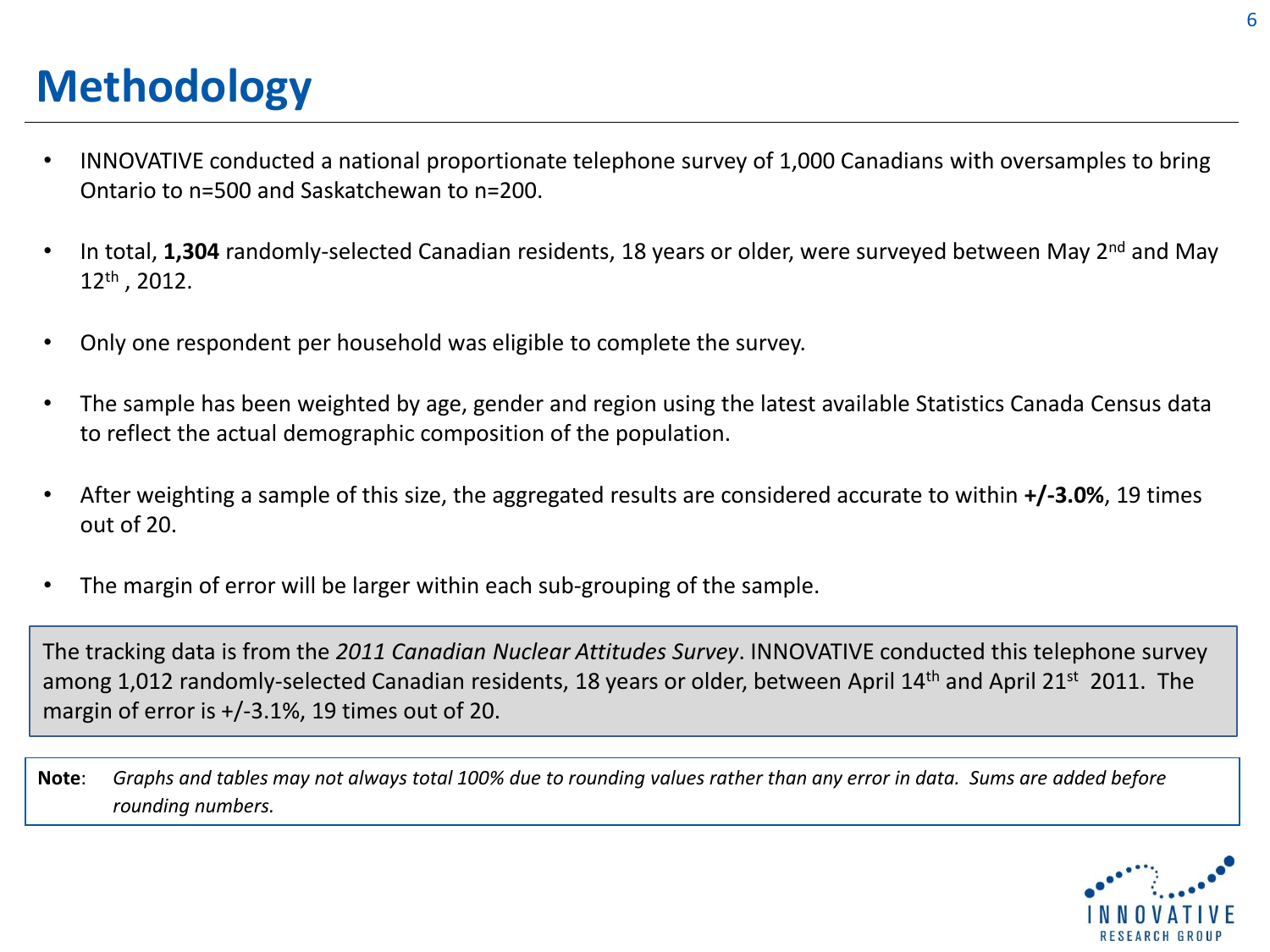# **2012 Regional Segmentation**

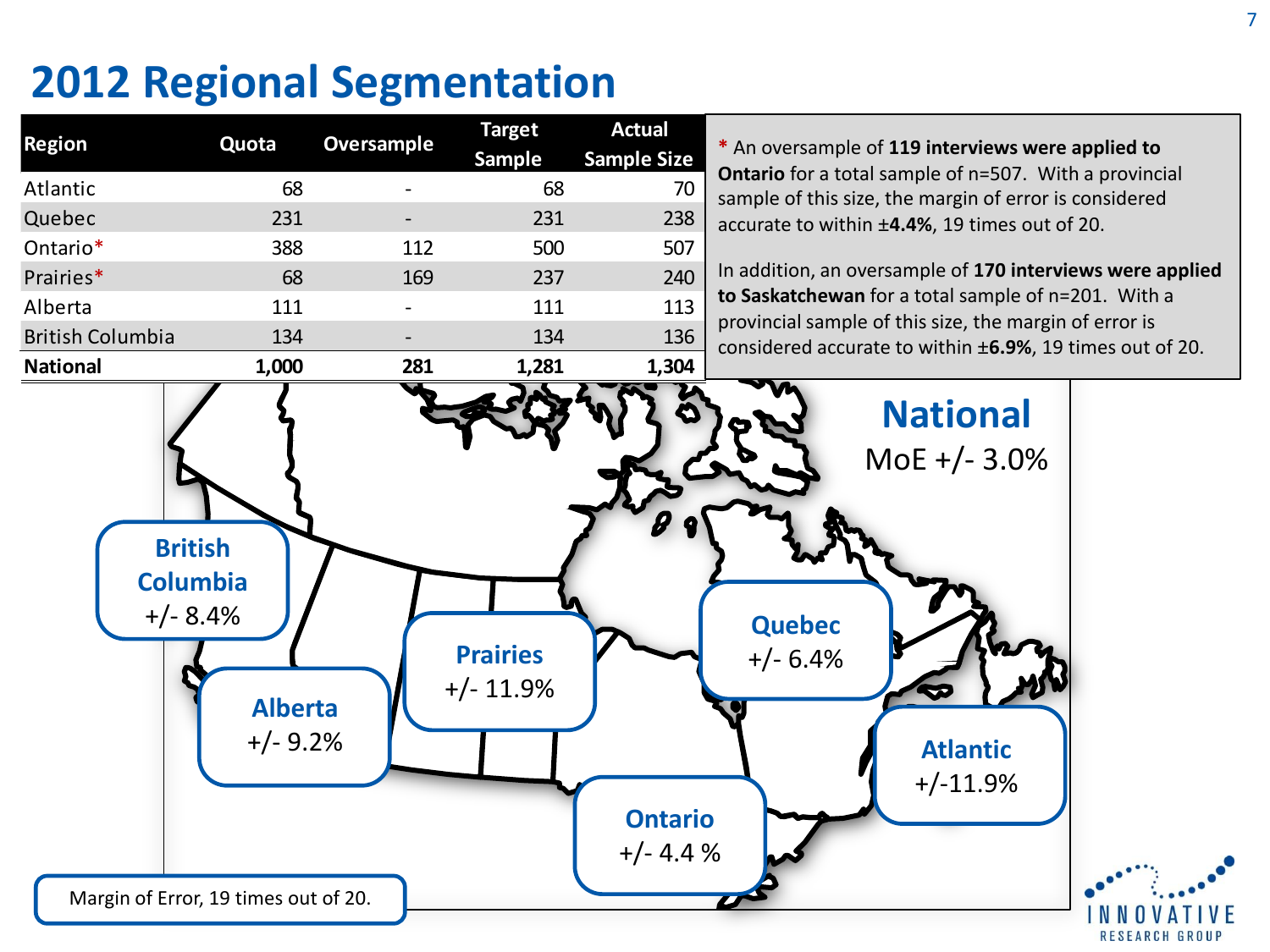## **Demographics:** *Respondent Profile*



Note: Refused (22%) not shown *of 18 living in your household?*

8

l O U F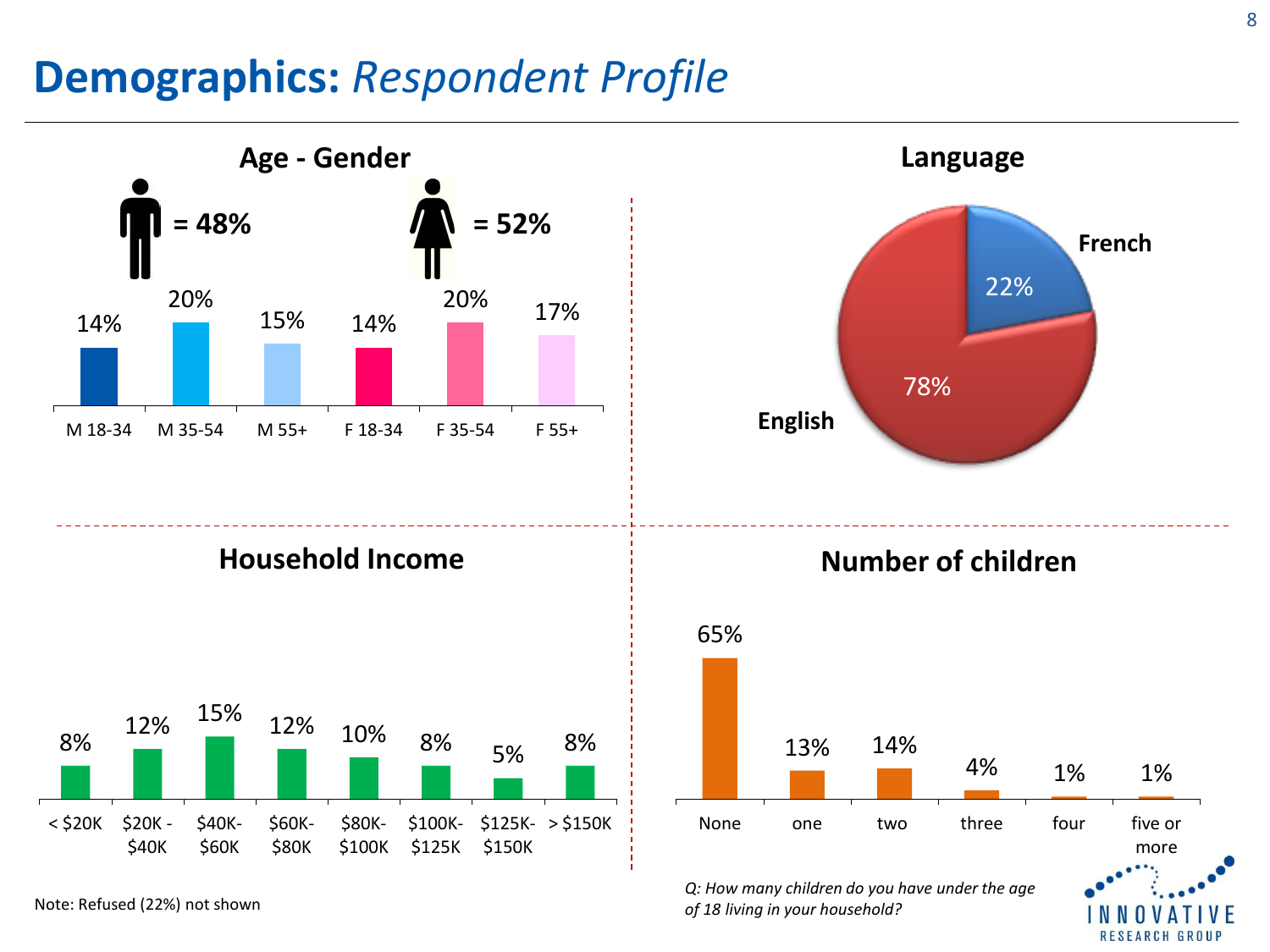# **Support for Nuclear Power**

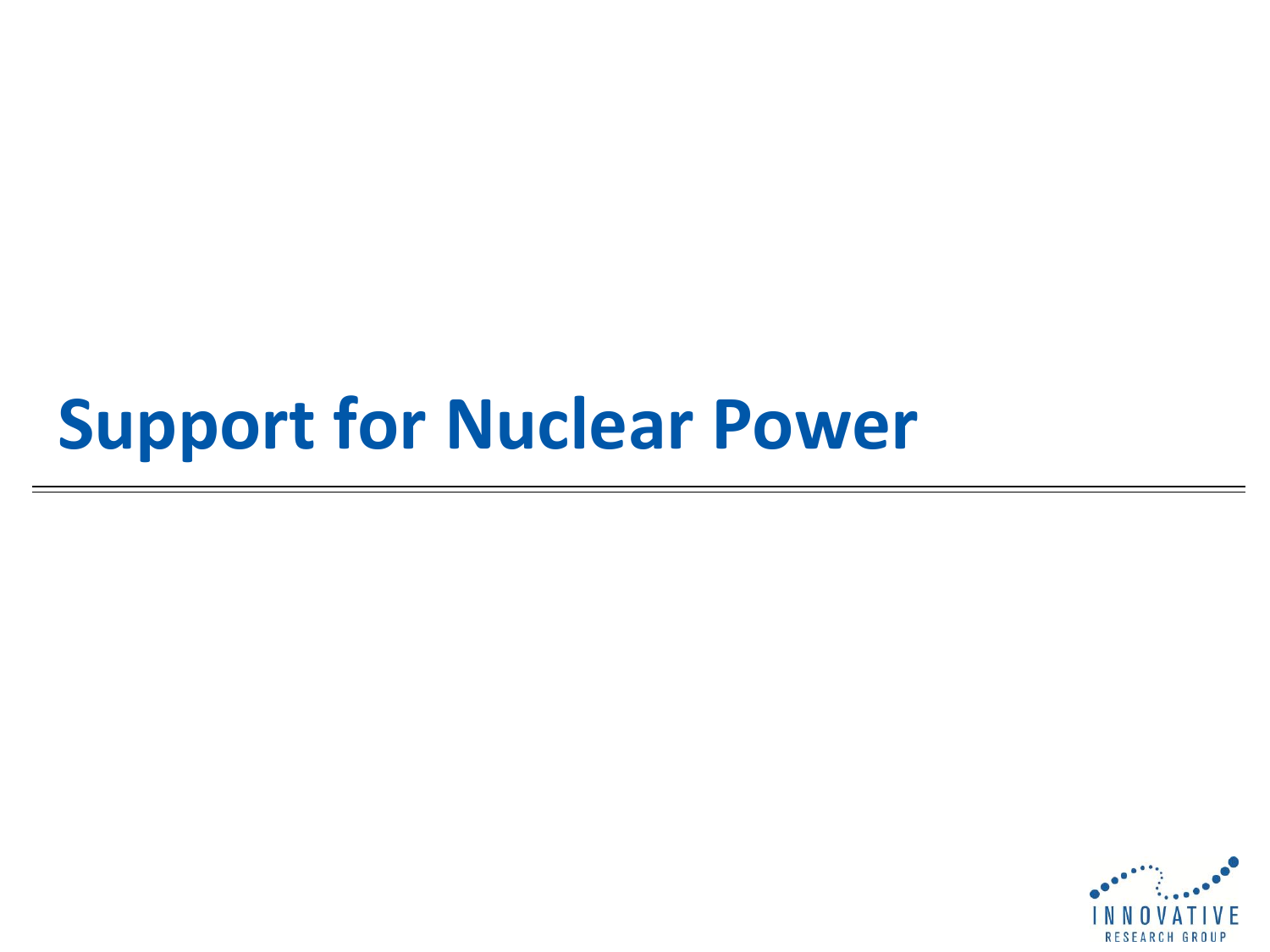# **Energy Supply Mix:** total support for all forms of generation down slightly since 2011

I am now going to read you a list of several ways to produce electricity. Please tell me whether you strongly support, somewhat support, somewhat oppose, or strongly oppose each way of producing electricity.



[asked of all respondents]

**Q**

10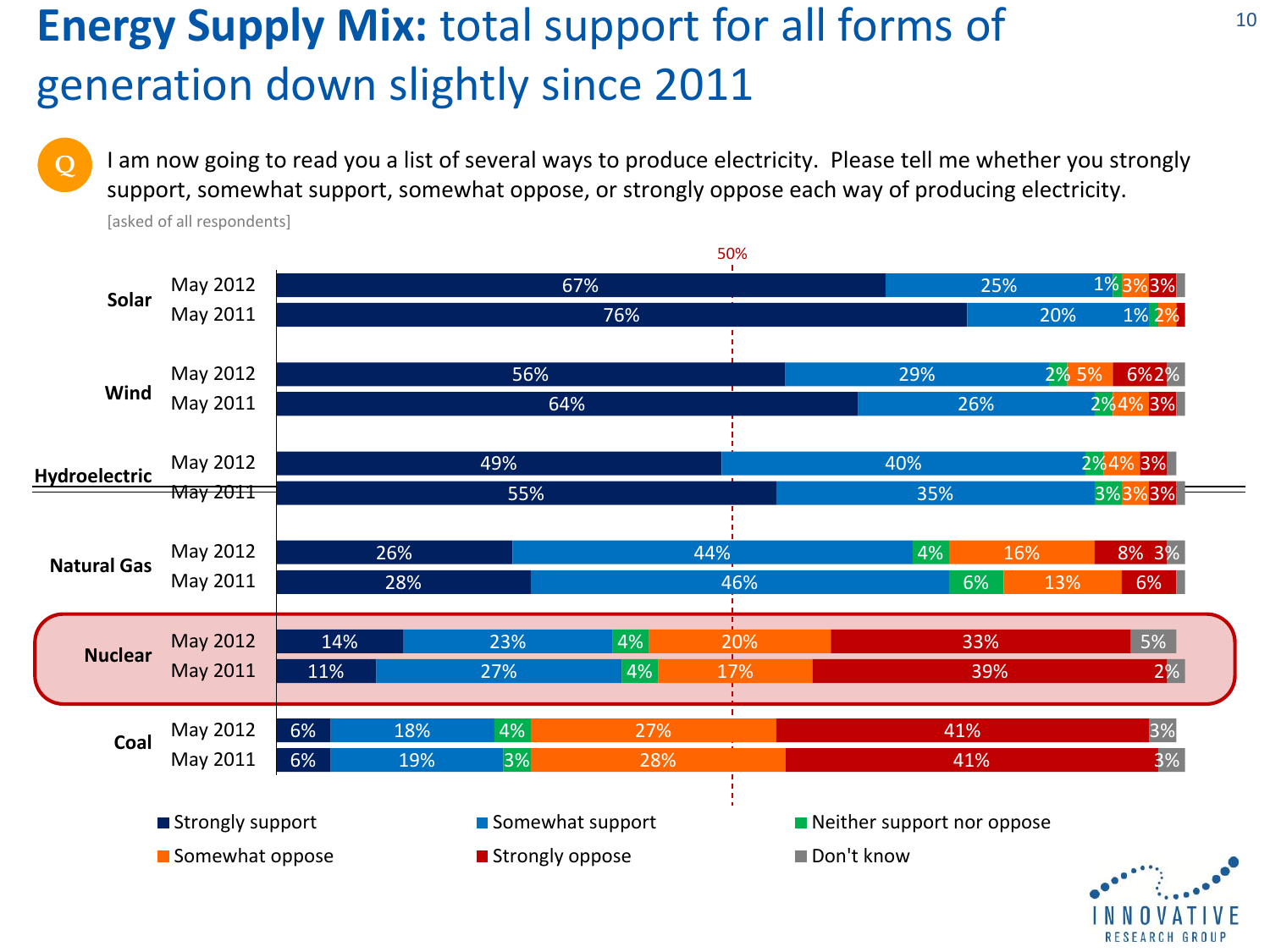# **Support for Nuclear**: change in intensity; those who strongly oppose nuclear down, strongly support up

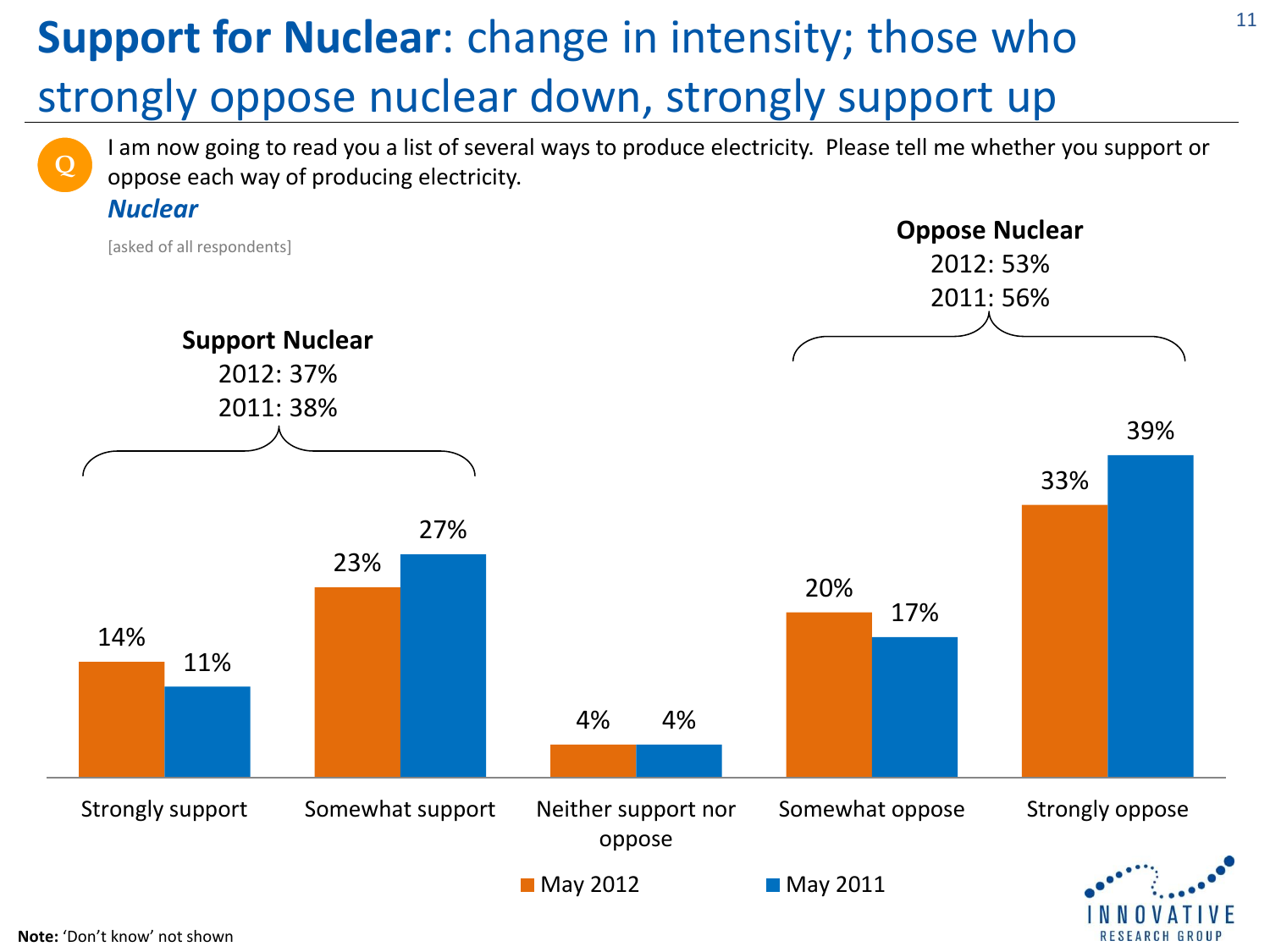# **Support for Nuclear**: majority of Ontarians support nuclear; greater support from men than women

| Q                       | Support or Oppose: <b>Nuclear</b> |       |       | <b>Age-Gender Segmentation</b> |         |         |         | <b>Nuclear Audience Clusters</b> |             |                |             |
|-------------------------|-----------------------------------|-------|-------|--------------------------------|---------|---------|---------|----------------------------------|-------------|----------------|-------------|
|                         | National M 18-34  M 35-54         |       |       | M 55+                          | F 18-34 | F 35-54 | $F 55+$ | Pro                              | <b>Anti</b> | <b>H&amp;S</b> | <b>Econ</b> |
| <b>Strongly Support</b> | 14%                               | 22%   | 20%   | 21%                            | 9%      | 10%     | 6%      | 42%                              | 2%          | 10%            | 11%         |
| Somewhat Support        | 23%                               | 25%   | 25%   | 30%                            | 17%     | 22%     | 22%     | 38%                              | 9%          | 26%            | 24%         |
| <b>Neutral</b>          | 4%                                | 6%    | 3%    | 3%                             | 5%      | 3%      | 3%      | 1%                               | 1%          | 6%             | 3%          |
| Somewhat Oppose         | 20%                               | 21%   | 15%   | 13%                            | 31%     | 20%     | 19%     | 10%                              | 25%         | 21%            | 17%         |
| <b>Strongly Oppose</b>  | 33%                               | 27%   | 35%   | 31%                            | 28%     | 37%     | 39%     | $4\%$                            | 60%         | 29%            | 37%         |
| <b>Total Support</b>    | 38%                               | 46%   | 46%   | $51\%$                         | 26%     | 32%     | 28%     | $80\%$                           | 10%         | 36%            | 35%         |
| <b>Total Opposed</b>    | 53%                               | 48%   | 50%   | - - 1<br>44%                   | 59%     | 58%     | 58%     | ~~^<br>14%                       | 86%         | 50%            | 55%         |
| <b>Net Support</b>      | $-15%$                            | $-1%$ | $-5%$ | 7%                             | $-33%$  | $-26%$  | $-30%$  | 66%                              | $-75%$      | $-14%$         | $-20%$      |

|                         | <b>National</b> | <b>BC</b> | <b>Alberta</b> | <b>Prairies</b> | <b>Ontario</b>              | <b>Quebec</b> | <b>Atlantic</b> | Sask. |
|-------------------------|-----------------|-----------|----------------|-----------------|-----------------------------|---------------|-----------------|-------|
| <b>Strongly Support</b> | 14%             | 20%       | 9%             | 17%             | 20%                         | 3%            | 16%             | 18%   |
| Somewhat Support        | 23%             | 13%       | 30%            | 27%             | 34%                         | 9%            | 24%             | 27%   |
| <b>Neutral</b>          | 4%              | 5%        | 8%             | 5%              | 3%                          | 3%            |                 | 4%    |
| Somewhat Oppose         | 20%             | 25%       | 14%            | 16%             | 19%                         | 22%           | 21%             | 16%   |
| <b>Strongly Oppose</b>  | 33%             | 29%       | 32%            | 31%             | 19%                         | 61%           | 32%             | 30%   |
| <b>Total Support</b>    | 38%             | 33%       | 38%            | 44%             | 54%<br>$\sim$ $\sim$ $\sim$ | 12%           | 40%             | 45%   |
| <b>Total Opposed</b>    | 53%             | 54%       | 45%            | 47%             | 37%                         | 83%           | 53%             | 46%   |
| <b>Net Support</b>      | $-15%$          | $-20%$    | $-7%$          | $-3%$           | $+17%$                      | $-71%$        | $-13%$          | $-1%$ |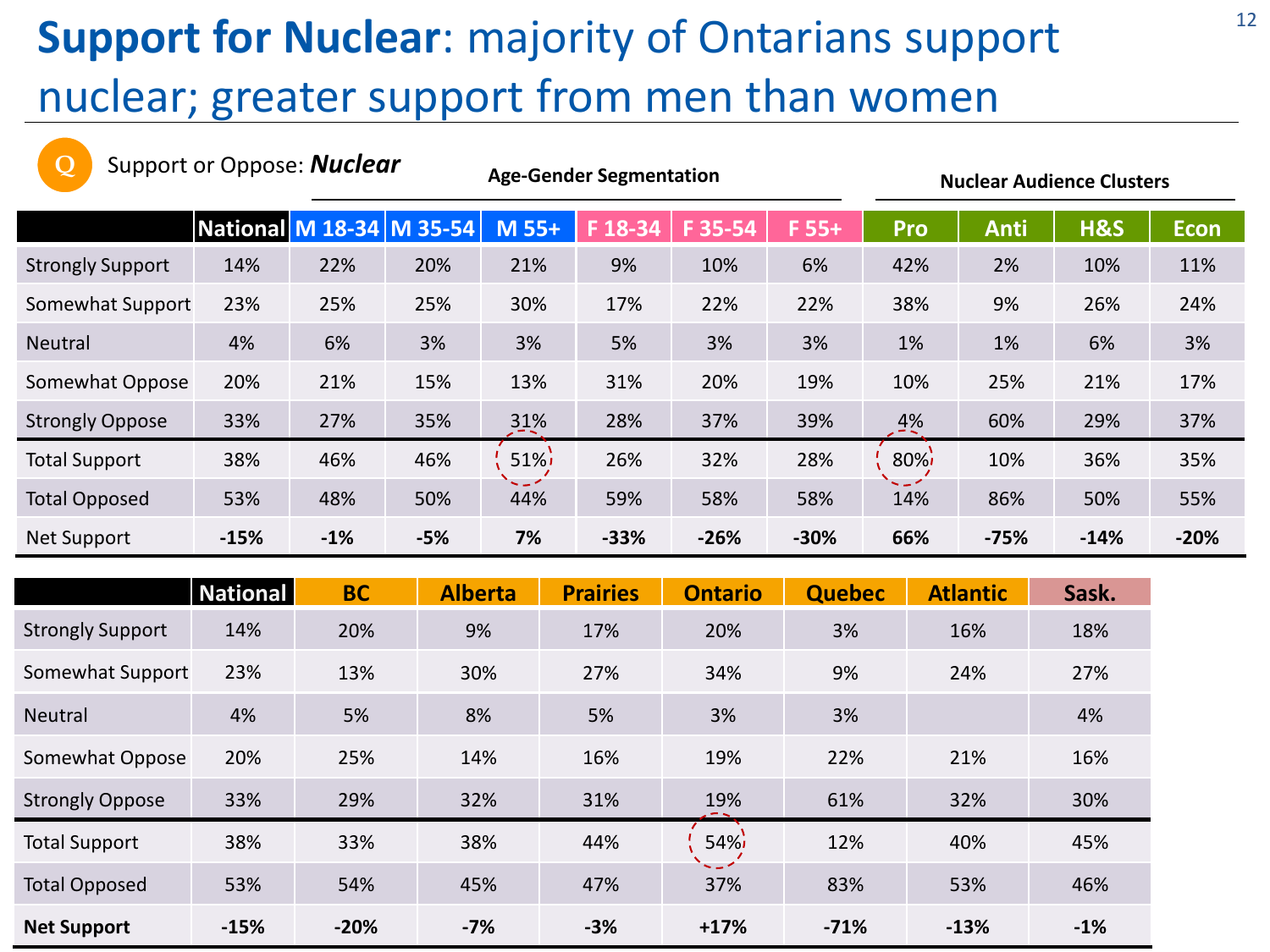## **Power Generation:** More Canadians would rather upgrade existing nuclear plants rather than build new ones 13

Many large power-generating plants in Canada with various fuel sources will have to be replaced over the next 10 to 15 years because they are aging. In Ontario, 80% of the plants will have to be replaced. In order to help meet Canada's future electricity demand, would you strongly support, somewhat support, somewhat oppose or strongly oppose ... [asked of all respondents] **Q**

50%



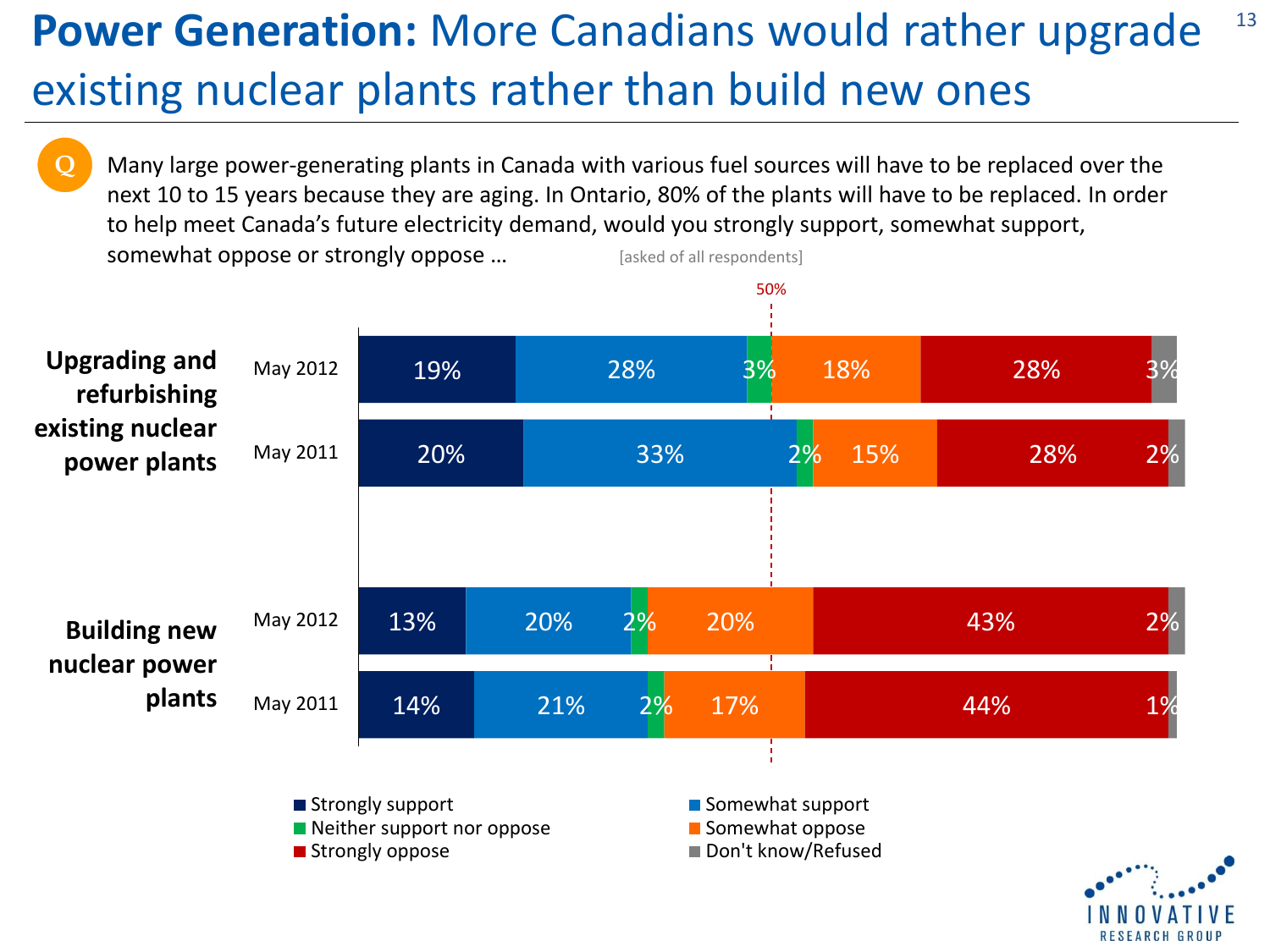# **Refurbishment:** Support and opposition for upgrading plants split; Ontario and men most supportive

**Q**

[asked of all respondents]

In order to help meet Canada's future electricity demand, would you strongly support, somewhat support, somewhat oppose or strongly oppose…**Upgrading and refurbishing existing nuclear power plants**



## **2012 Sample Breakdown**

*Those who say "support"*

## **Regional Segmentation**



### **Nuclear Audience Clusters**



## **Age-Gender Breakdown**

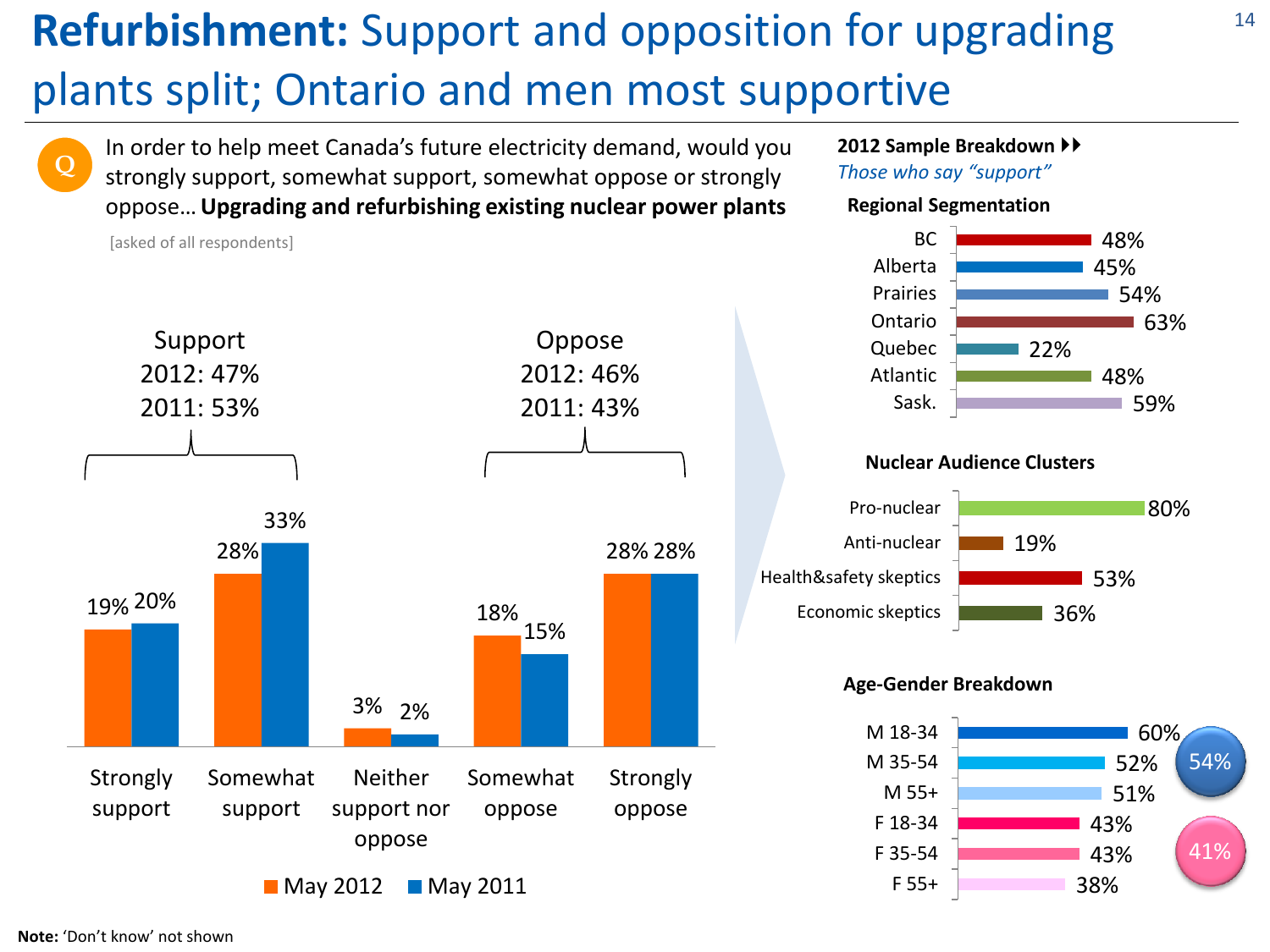# **New Build:** Twice as many oppose rather than support building new plants, especially women and Quebec

In order to help meet Canada's future electricity demand, would you strongly support, somewhat support, somewhat oppose or strongly oppose… **Building new nuclear power plants**

13% 14% 20% 21% 2% 2% 20% 43% 44% 17% **Strongly** support Somewhat support Neither support nor oppose Somewhat oppose **Strongly** oppose **May 2012 May 2011** Support 2012: 33% 2011: 35% Oppose 2012: 63% 2011: 61%

**2012 Sample Breakdown** 

*Those who say "support"*

Atlantic Sask.





30%

42%

## **Age-Gender Breakdown**



**Note:** 'Don't know' not shown

[asked of all respondents]

**Q**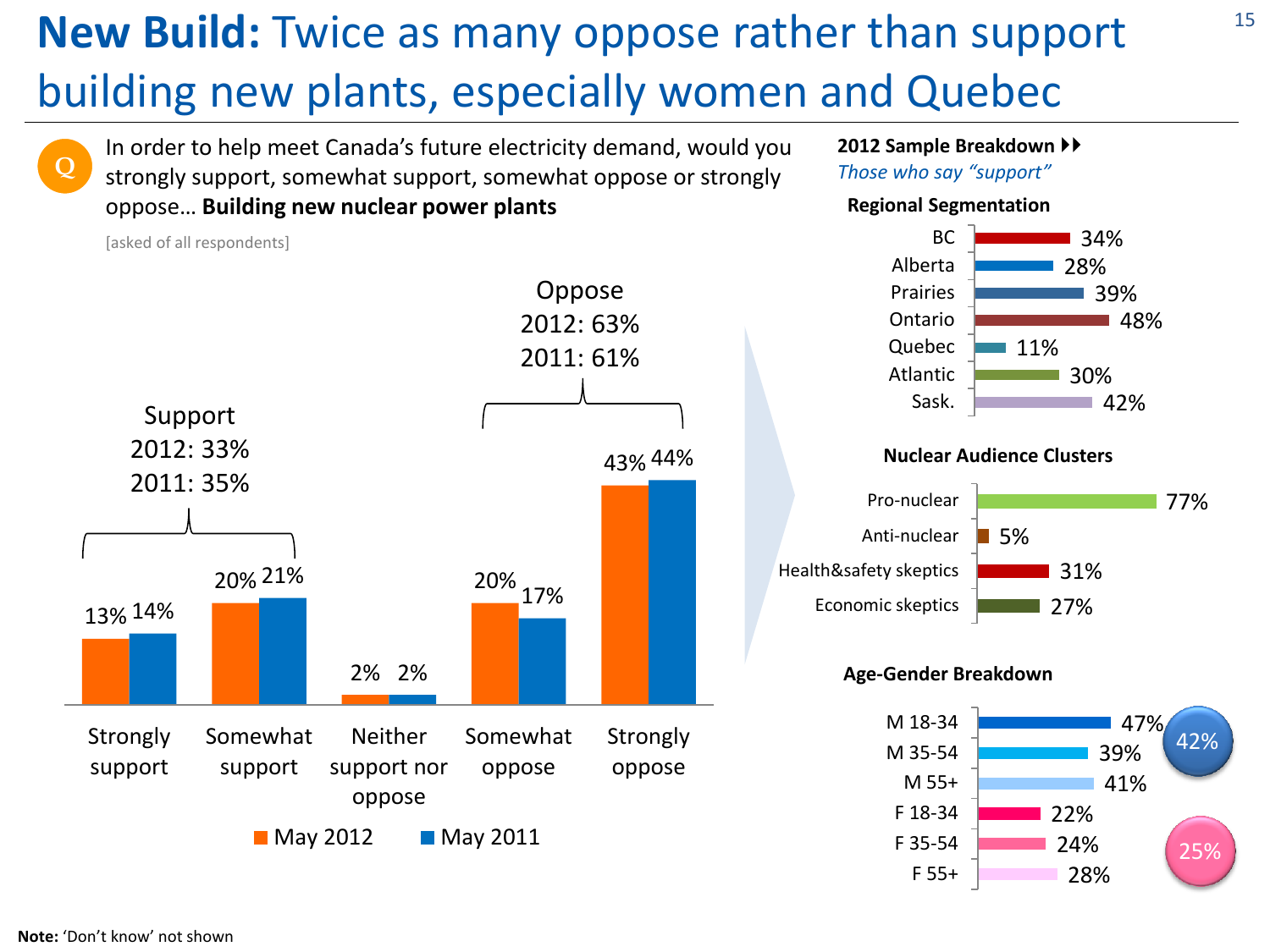# **Benchmarked Attitudes & Beliefs**

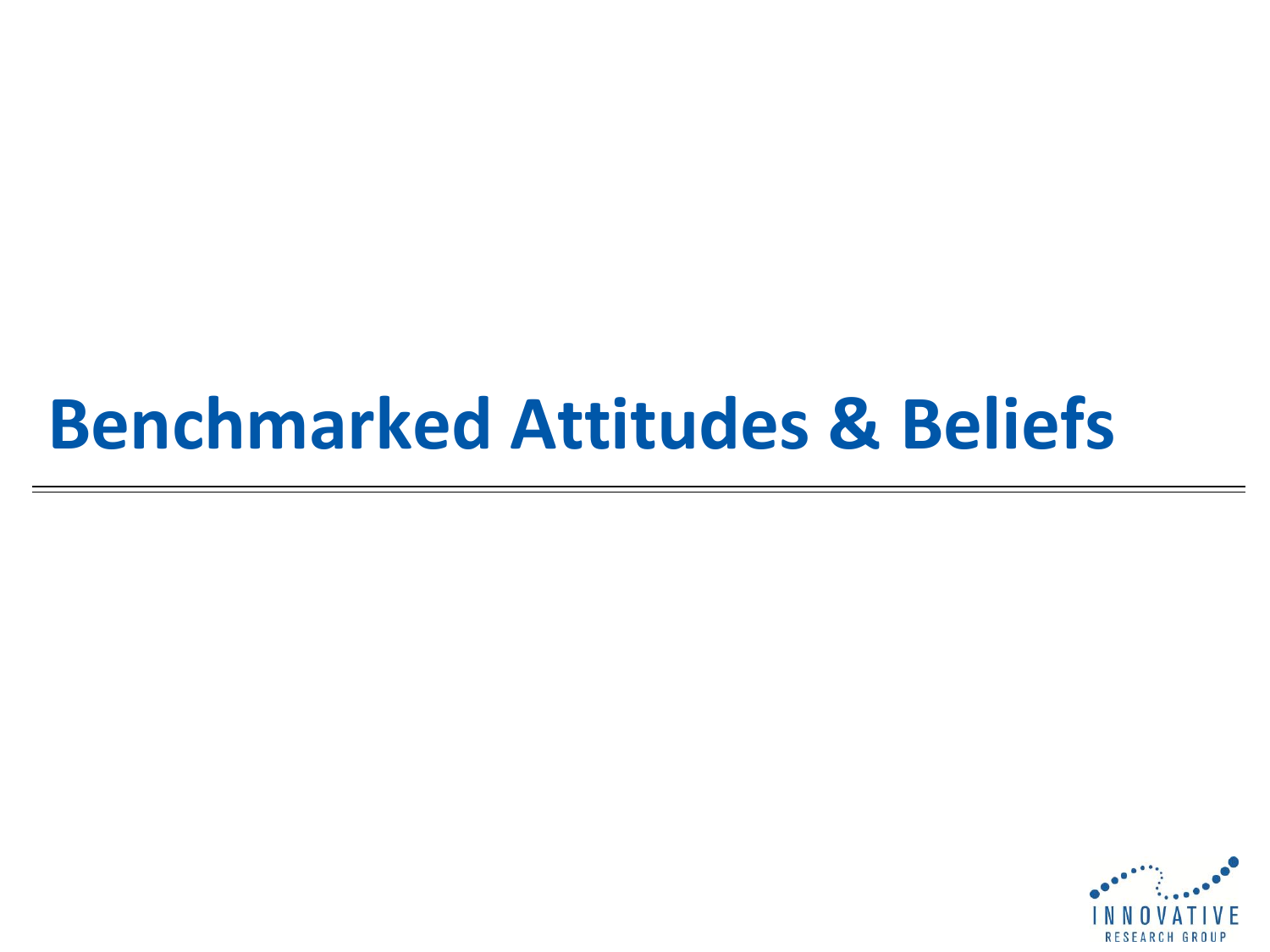# **Brand Attributes:** Majority (55%) think the word "dangerous" describes nuclear *extremely* or *very well*

**Q**

For each of the following phrases or words, please tell me how well you think it describes nuclear energy. How about ...? [asked of all respondents]

50%



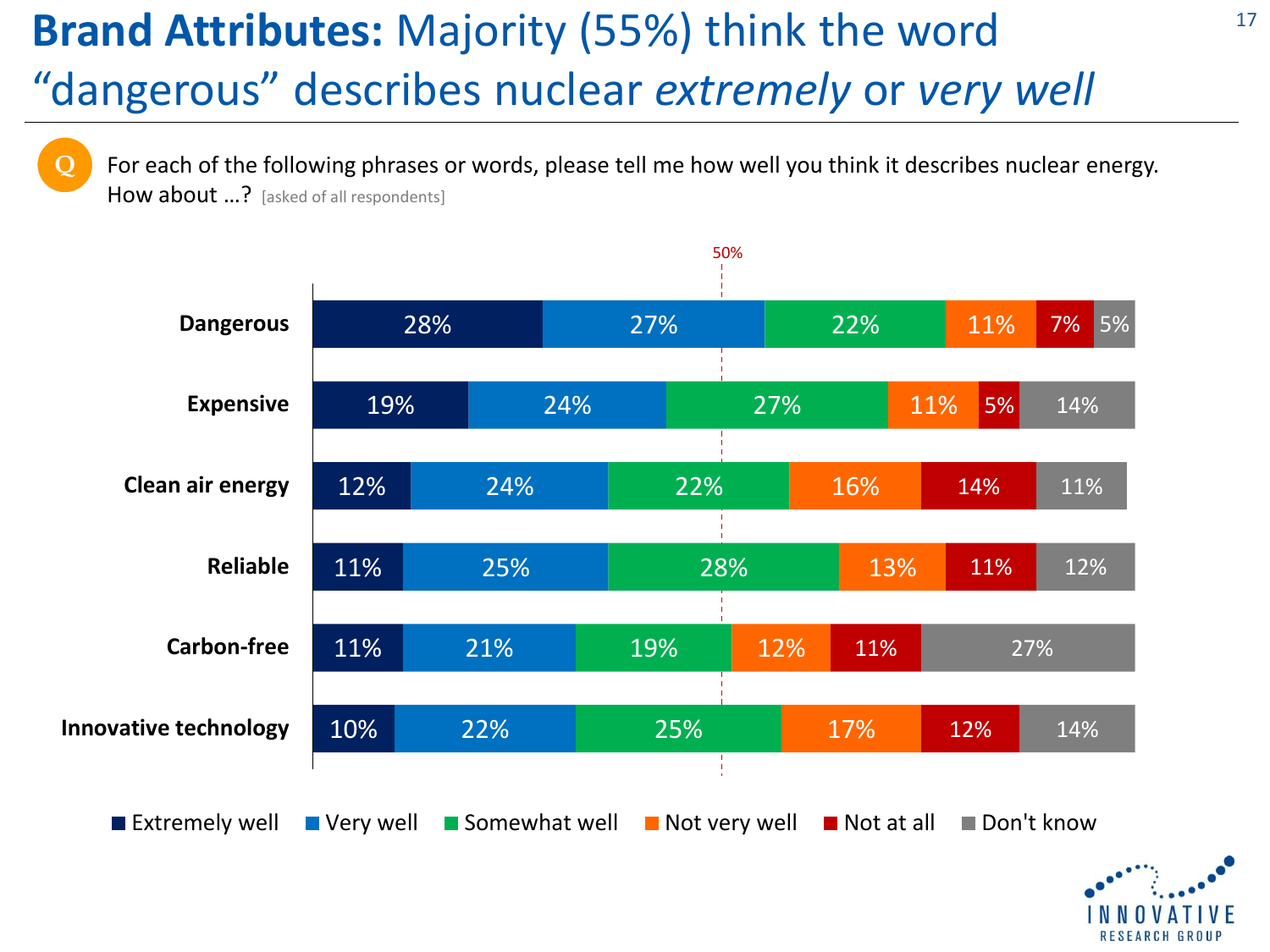# **Comfort level:** Agreement on most positive statements about nuclear power has decreased compared to last year

Now I am going to read some statements about nuclear energy. Please tell me if you strongly agree,

somewhat agree, somewhat disagree or strongly disagree with the following statements:

[asked of all respondents]

**Q**

| Canada needs to sustain a robust nuclear        | May 2012                                  | 28% | 35%               |                     | 3%<br>14% |     | 14%<br>6%  |
|-------------------------------------------------|-------------------------------------------|-----|-------------------|---------------------|-----------|-----|------------|
| research and development program                | May 2011                                  | 36% |                   | 32%                 | 2%        | 14% | 13% 3%     |
|                                                 |                                           |     |                   |                     |           |     |            |
| Canada is a leading provider of nuclear         | May 2012                                  | 26% | 34%               |                     | 9%<br>6%  | 5%  | 20%        |
| medicine technologies                           | May 2011                                  | 28% | 36%               |                     | 4% 8% 4%  |     | 20%        |
|                                                 |                                           |     |                   |                     |           |     |            |
| Canada's nuclear power operations are among     | May 2012                                  | 20% | 38%               | $6\%$               | 11%       | 10% | 14%        |
| the safest in the world                         | May 2011                                  | 24% | 39%               |                     | 3% 10%    | 8%  | 16%        |
|                                                 |                                           |     |                   |                     |           |     |            |
| Nuclear energy is available and reliable source | May 2012                                  | 20% | 35%               | 4%                  | 19%       |     | 7%<br>15%  |
| of energy                                       | May 2011                                  | 23% | 37%               | $1\%$               | 18%       |     | 6%<br>15%  |
|                                                 |                                           |     |                   |                     |           |     |            |
| Nuclear energy provides a clean energy solution | May 2012                                  | 19% | 33%               | 4%                  | 16%       | 17% | 11%        |
| for the reduction of greenhouse gases           | May 2011                                  | 24% | 31%               | 2%                  | 15%       | 16% | 12%        |
|                                                 |                                           |     |                   |                     |           |     |            |
| Nuclear products and services bring benefit to  | May 2012                                  | 18% | 34%               | 5%                  | 20%       |     | 7%<br>17%  |
| all Canadians                                   | May 2011                                  | 19% | 36%               | 2%                  | 20%       |     | 8%<br>15%  |
|                                                 |                                           |     |                   |                     |           |     |            |
| Used nuclear fuel is safely and responsibly     | May 2012                                  | 14% | 37%               | 5%                  | 15%       | 14% | 15%        |
| managed                                         | May 2011                                  | 12% | 3%<br>32%         | 20%                 |           | 18% | 15%        |
|                                                 |                                           |     |                   |                     |           |     |            |
| <b>Nuclear power is affordable</b>              | May 2012                                  | 10% | 6%<br>31%         | 19%                 |           | 17% | 17%        |
|                                                 | May 2011                                  | 14% | 4%<br>31%         | 16%                 | 14%       |     | 21%        |
| ■ Strongly agree<br>■ Somewhat agree            | $\blacksquare$ Neither agree nor disagree |     | Somewhat disagree | ■ Strongly disagree |           |     | Don't know |
|                                                 |                                           |     |                   |                     |           |     |            |

**Note**: *Detailed segmentation starting on page 83.*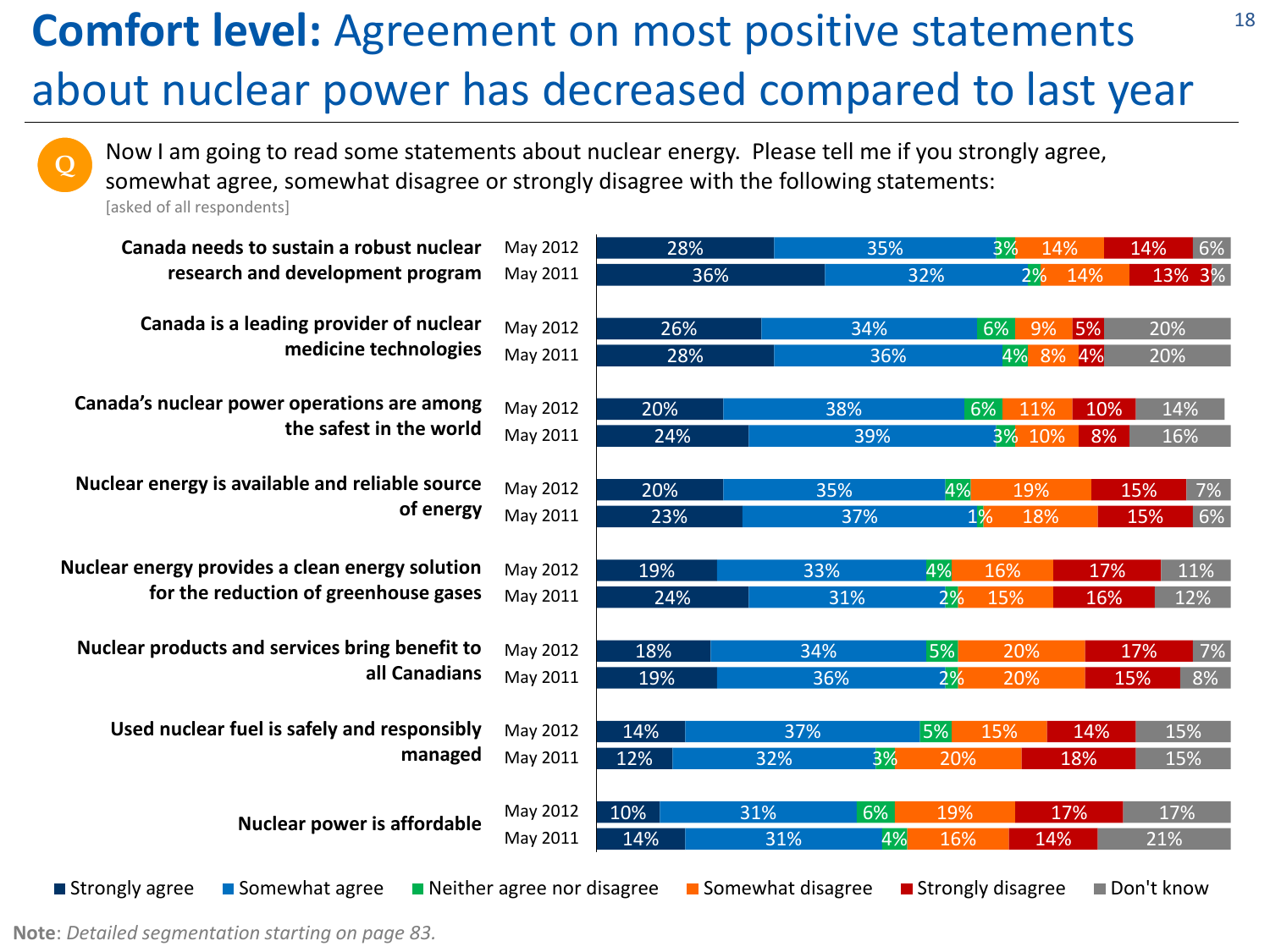# **New Attitudes and Beliefs**

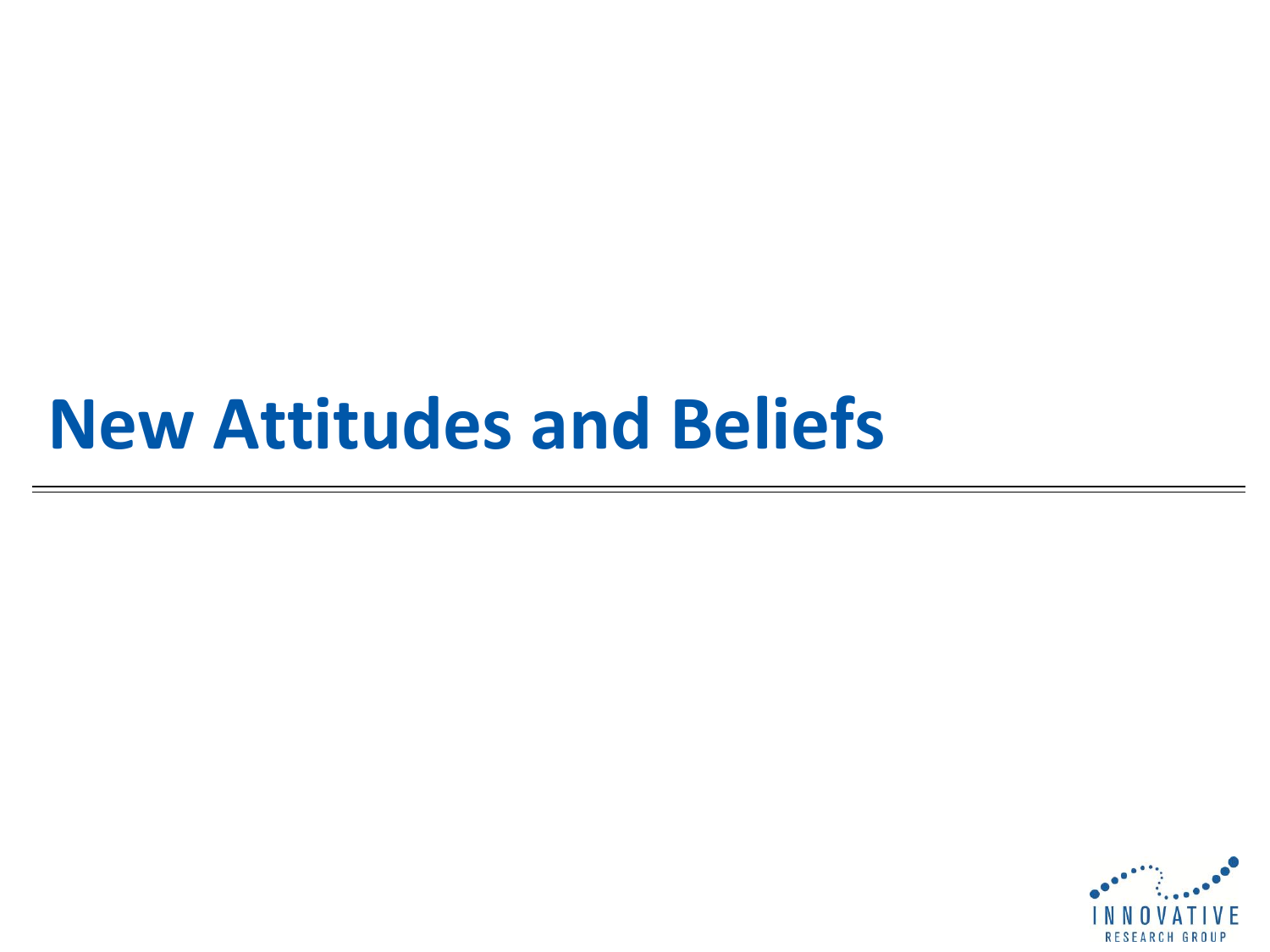# **Energy Cost:** Nuclear energy is perceived as the most expensive form of power generation

**Q**

Different forms of power generation have different costs associated with creating electricity. Thinking about the overall cost from building, a lifetime of generating and finally decommissioning, how affordable do you think the following forms of electricity generation are? [asked of all respondents]





20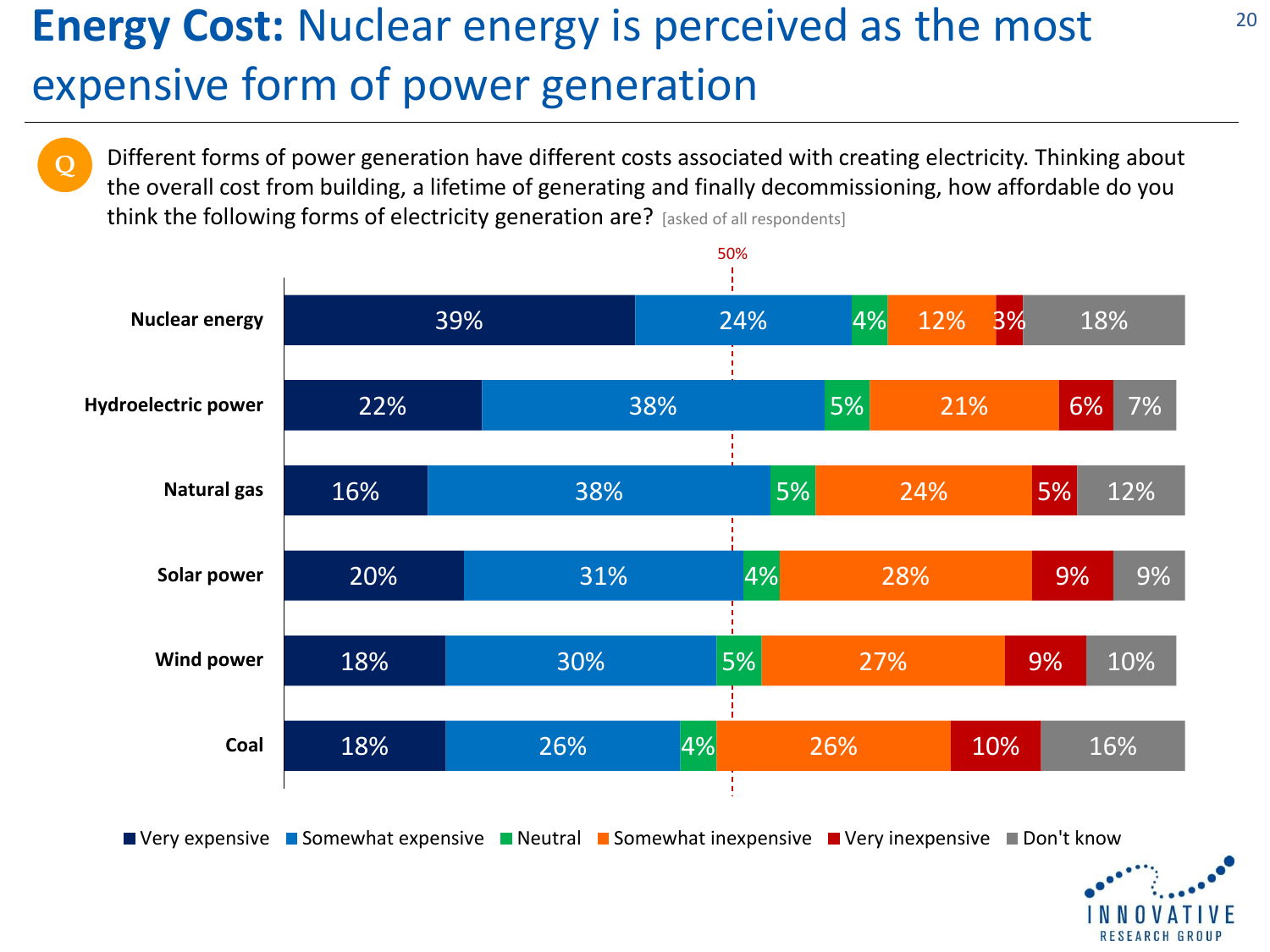# **Nuclear vs. Natural Gas:** majority of Canadians believe the environmental impact of nuclear is worse than natural gas

Do you believe the overall environmental impact from nuclear power generation – that is, the emissions created from building a nuclear power plant, generating electricity, decommissioning the plant and disposing of waste by-products – is better or worse for the environment than natural gas power generation? [asked of all respondents]



## **Sample Breakdown**

*Those who say "better"*

## **Regional Segmentation**



21

#### **Nuclear Audience Clusters**



## **Age-Gender Breakdown**



22%

**Q**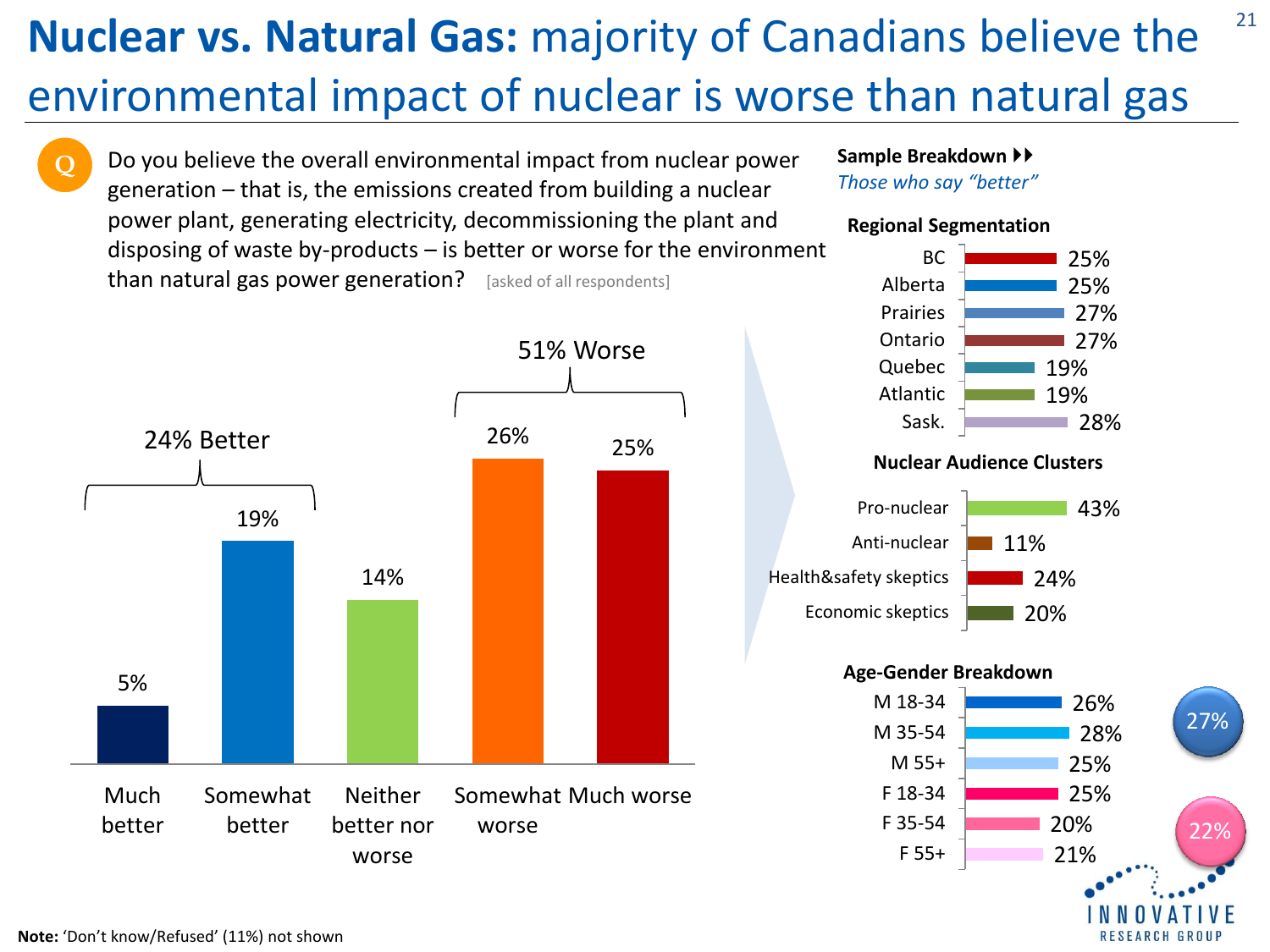# **Anticipated Advancements:** majority believe nuclear will

# continue to make technological advancements



#### **Sample Breakdown**

*Those who say "it will make important* 

22

**Regional Segmentation**



### **Age-Gender Breakdown**

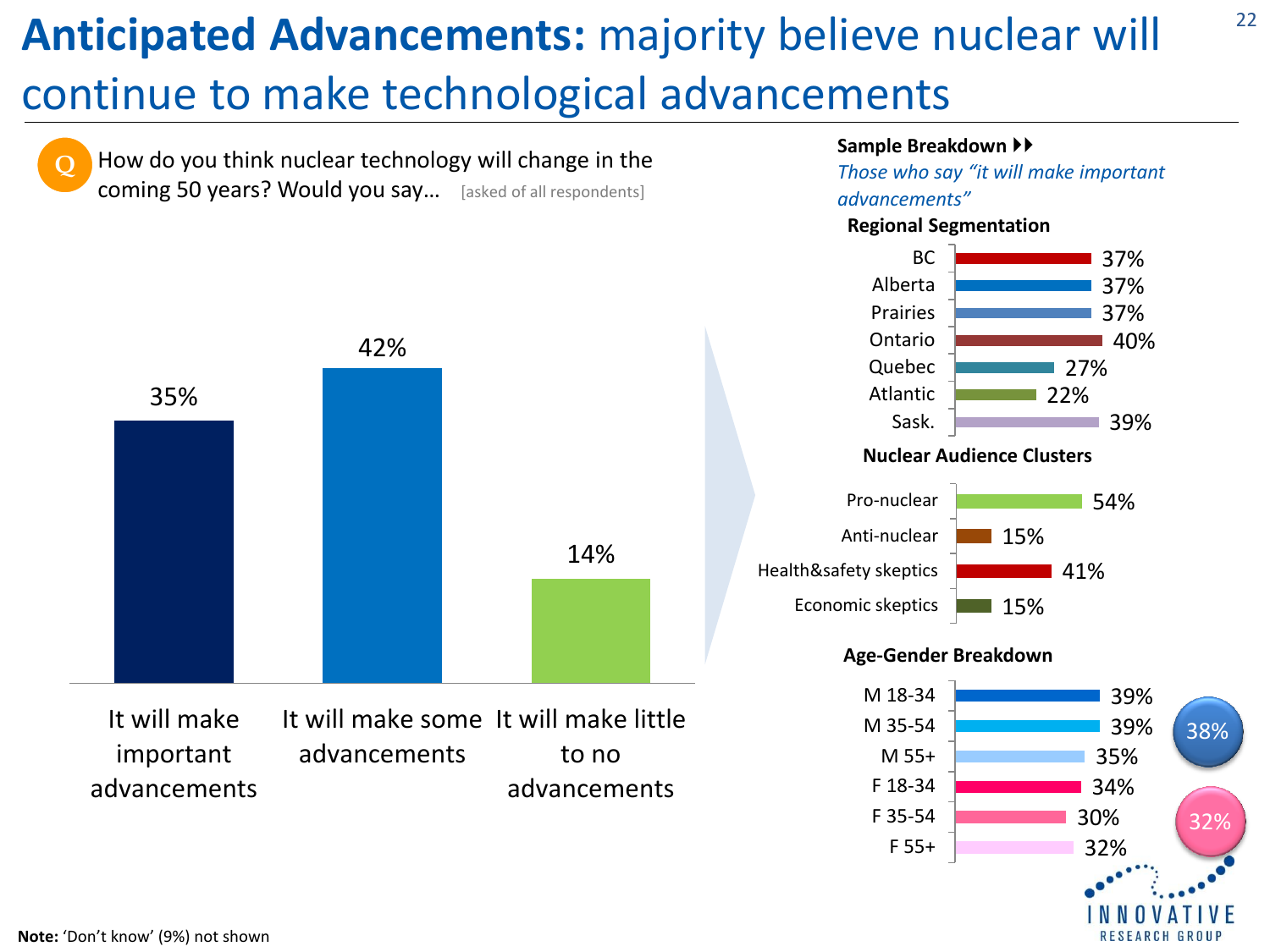## **Message Test:** Both economic spin-off messages resonate well with Canadians in terms of potentially building support 23

I'm going to read you some statements that some people have made about nuclear science and technology. Please tell me whether they leave you more or less likely to support Canada's nuclear industry? [asked of all respondents]

Using nuclear science and technology to test and design materials used in other industries – such as automotive, aerospace and telecommunications – gives Canadian businesses a competitive edge in international markets.

**Q**

Funding for nuclear science and technology benefit Canada's entire scientific community – including advanced research in medicine, manufacturing, and aerospace.

15% 19% 42% 47% 9% 6% 16% 14% 10% 8% 8% 6%

50%

■ Much more likely Number of Somewhat more likely  $\blacksquare$  Neutral/Neither more nor less  $\blacksquare$  Somewhat less likely

■ Much less likely Don't know/Refused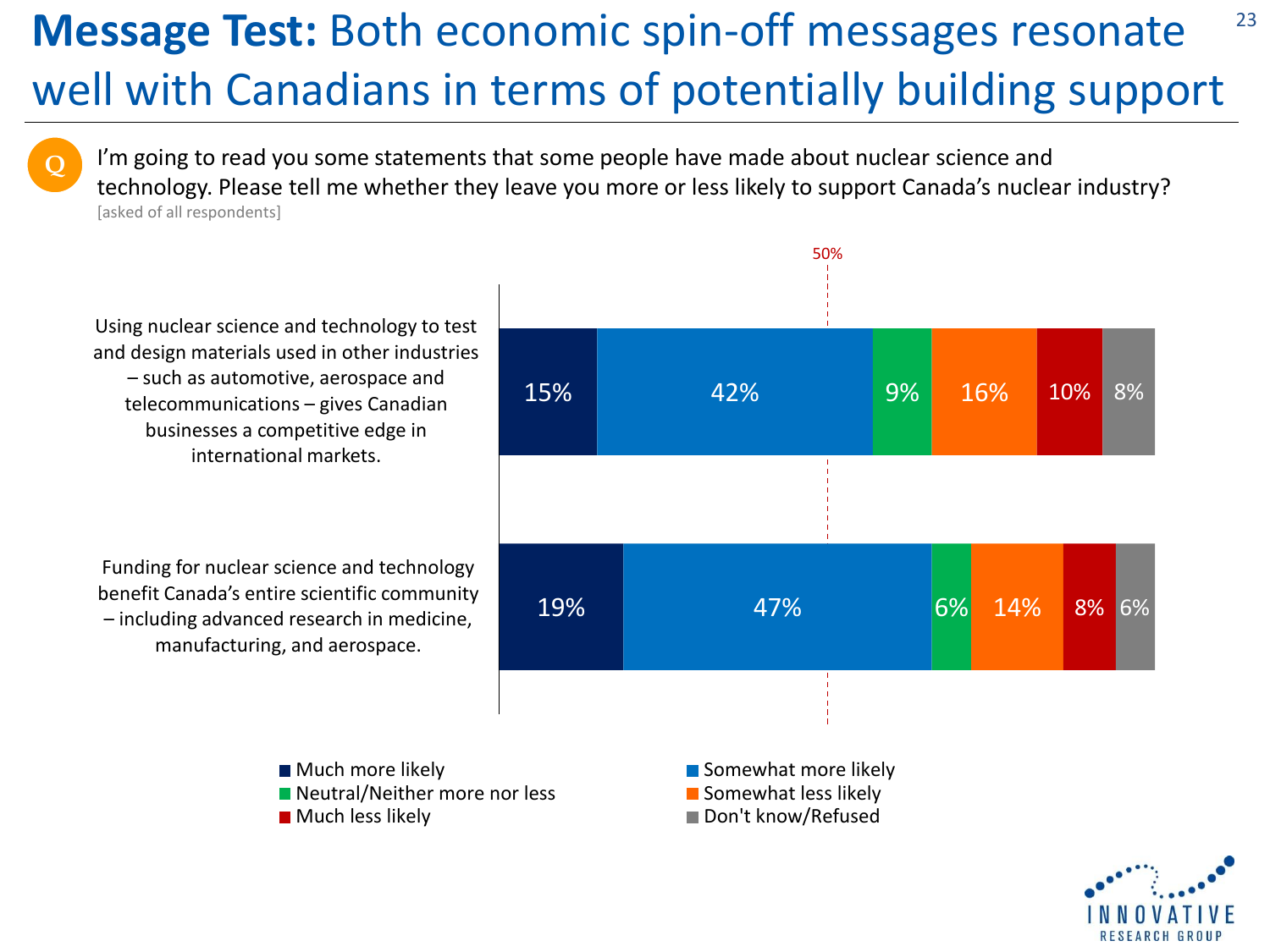# **Distrust in Big Businesses:** 63% distrust *big nuclear energy business*; especially in Quebec, BC, and among women



Do you agree or disagree with the following statement? *I have concerns with nuclear energy because I don't trust the big companies that operate most of the reactors.* [asked of all respondents]



## **Sample Breakdown**

*Those who say "agree"*



24

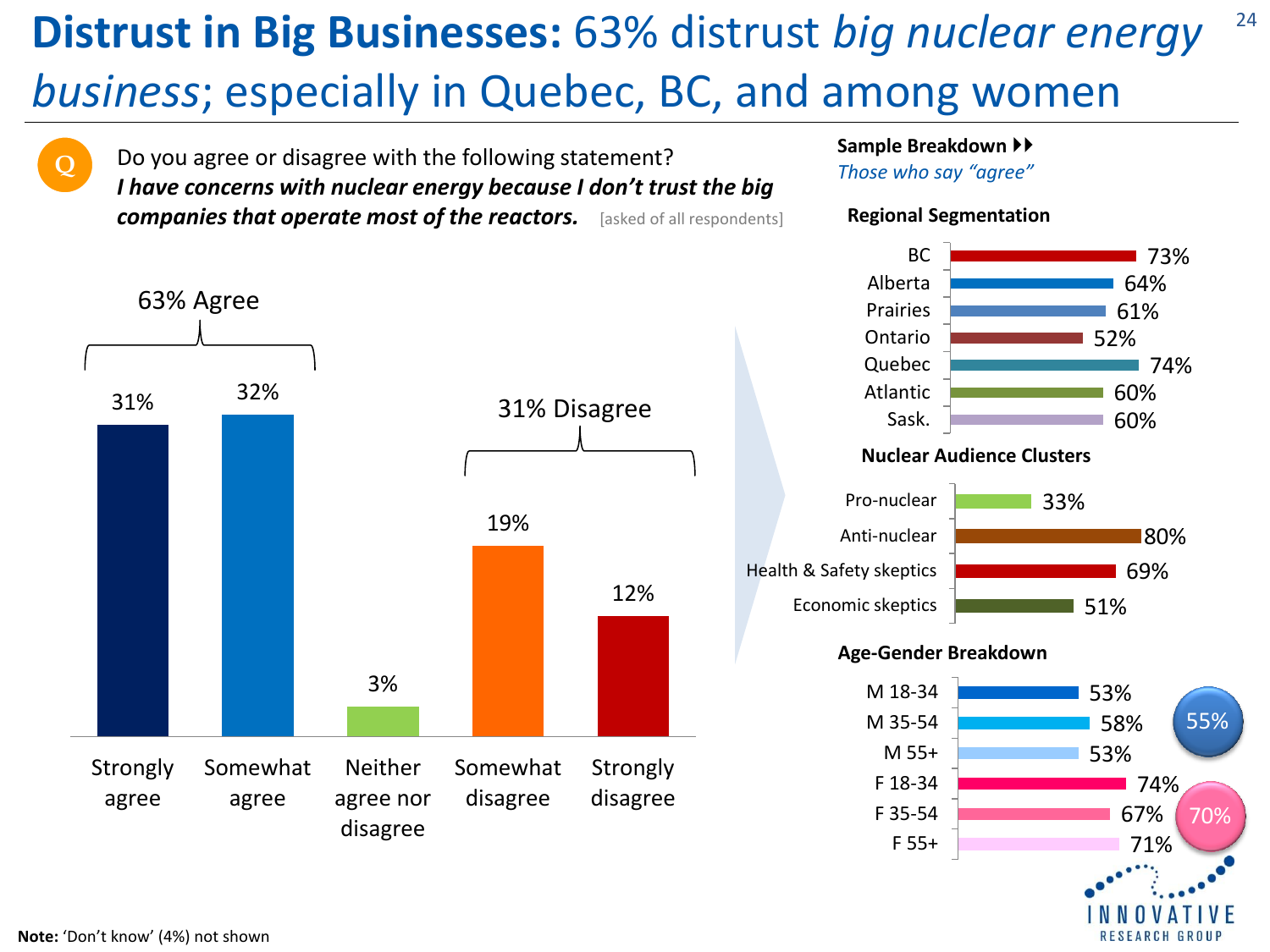# **Fukushima**

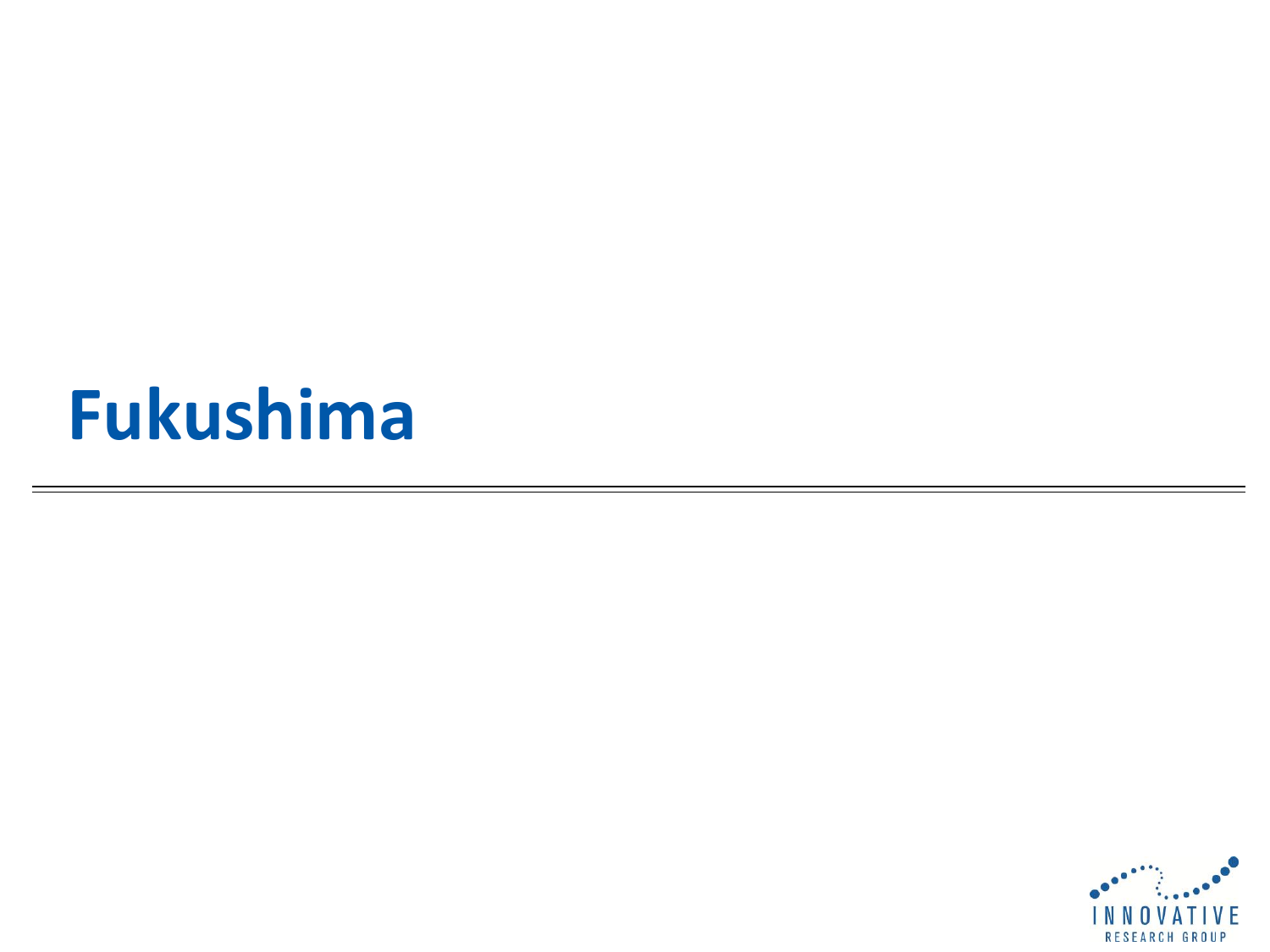# News Awareness: Over two-thirds followed the news stories<sup>26</sup> closely, especially older folk

**Q**

Just over a year ago an earthquake and tsunami damaged the nuclear reactors in the Japanese city of Fukushima. A number of stories were recently in the news to mark the one year anniversary of this event. How closely did you follow this news story? If you have not heard about the story before this survey, just say so.



## **Sample Breakdown**

*Those who say "Closely"*

## **Regional Segmentation**



## **Nuclear Audience Clusters**



## **Age-Gender Breakdown**

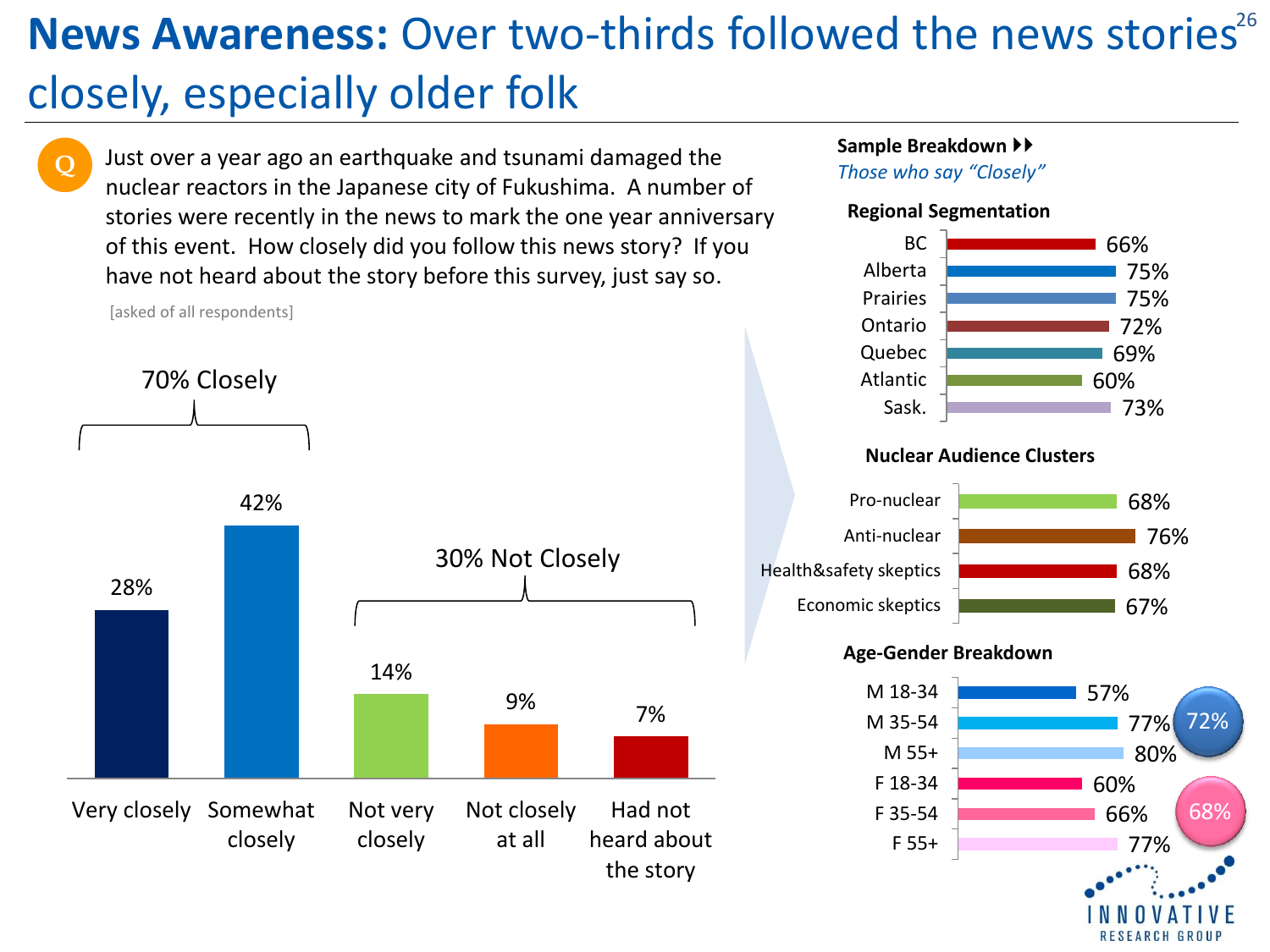# **Systemic Problem:** Two thirds of Canadians believe the Fukushima nuclear incident was a systemic problem

Which statement comes closer to your own view? The situation at Fukushima shows systemic problems with nuclear power OR The situation at Fukushima was a unique set of circumstances that are unlikely to be repeated anywhere else? And do you strongly agree with that point of view or just somewhat agree with that point of

view? [asked only of those have at least heard about the Fukushima nuclear news story ]



 $M$ May 2012 May 2011

## **2012 Sample Breakdown**

*Those who say "Systemic Problem"*

## **Regional Segmentation**



27

#### **Nuclear Audience Clusters**



## **Age-Gender Breakdown**



**Q**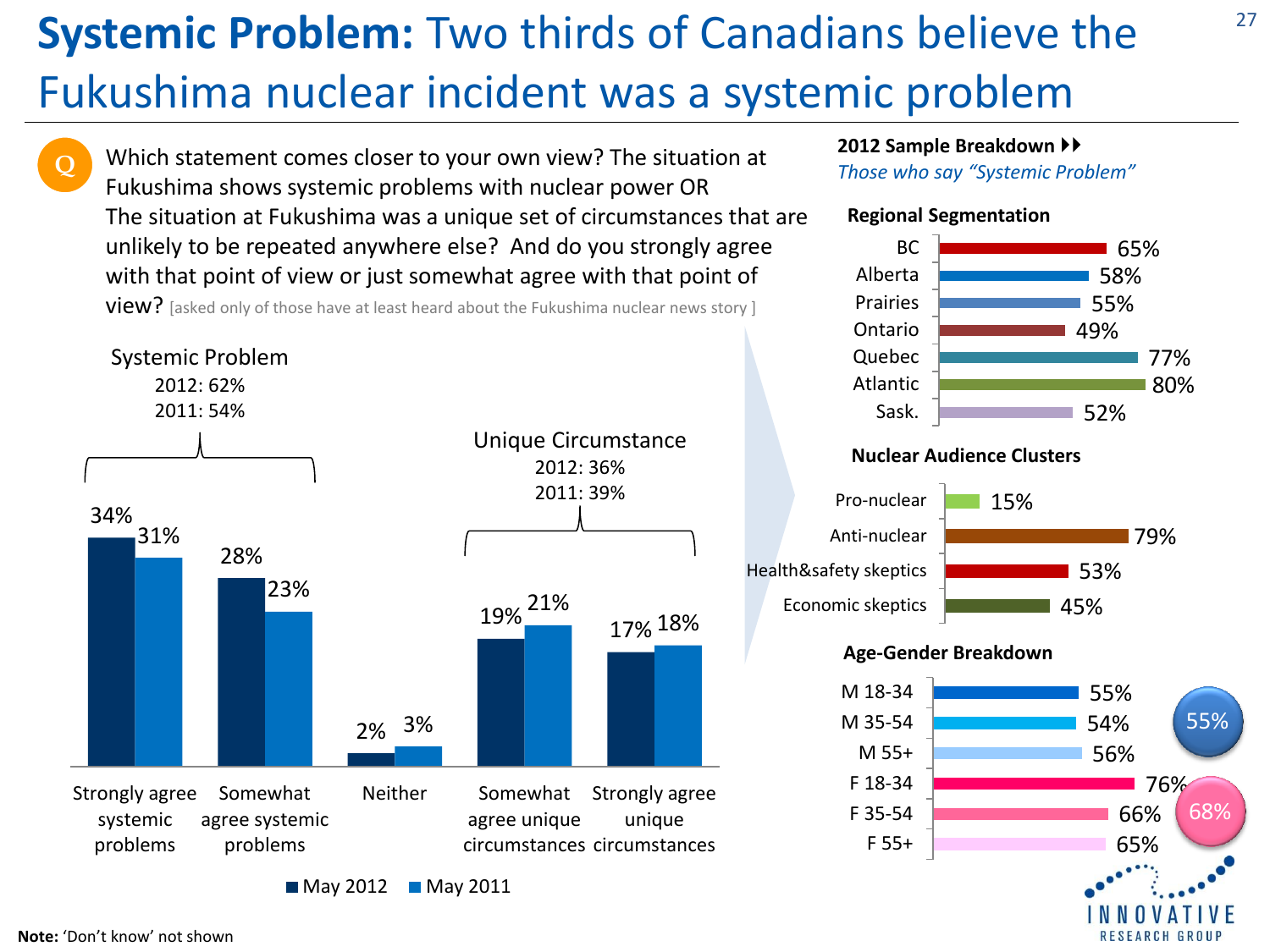# **Can It Happen To Us:** 1-in-2 Canadians think that a Fukushima-like nuclear disaster can happen in Canada

**Q**

As you may know, some provinces generate much of their power with nuclear reactors. How likely do you think it is that something like Fukushima could happen in Canada? [asked of all respondents]



## **2012 Sample Breakdown**

*Those who say "Likely"*

## **Regional Segmentation**



### **Nuclear Audience Clusters**



## **Age-Gender Breakdown**

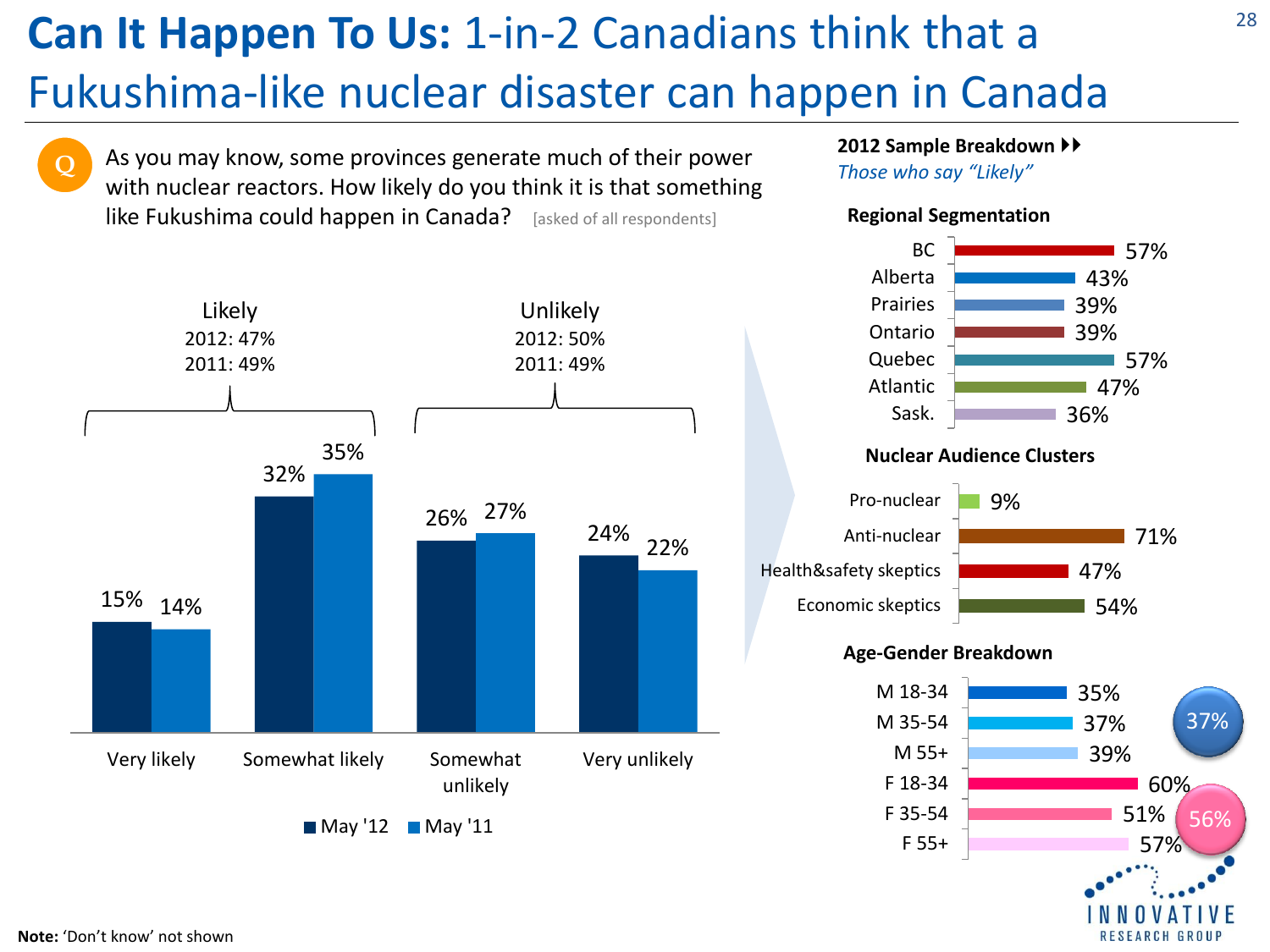# **Corporate Responsibility:** more Canadians believe nuclear safety is taken very seriously by industry this year, than last



From what you have read, seen or heard, how seriously do

## **2012 Sample Breakdown**

*Those who say "Very Seriously"*

## **Regional Segmentation**



## **Nuclear Audience Clusters**



## **Age-Gender Breakdown**



29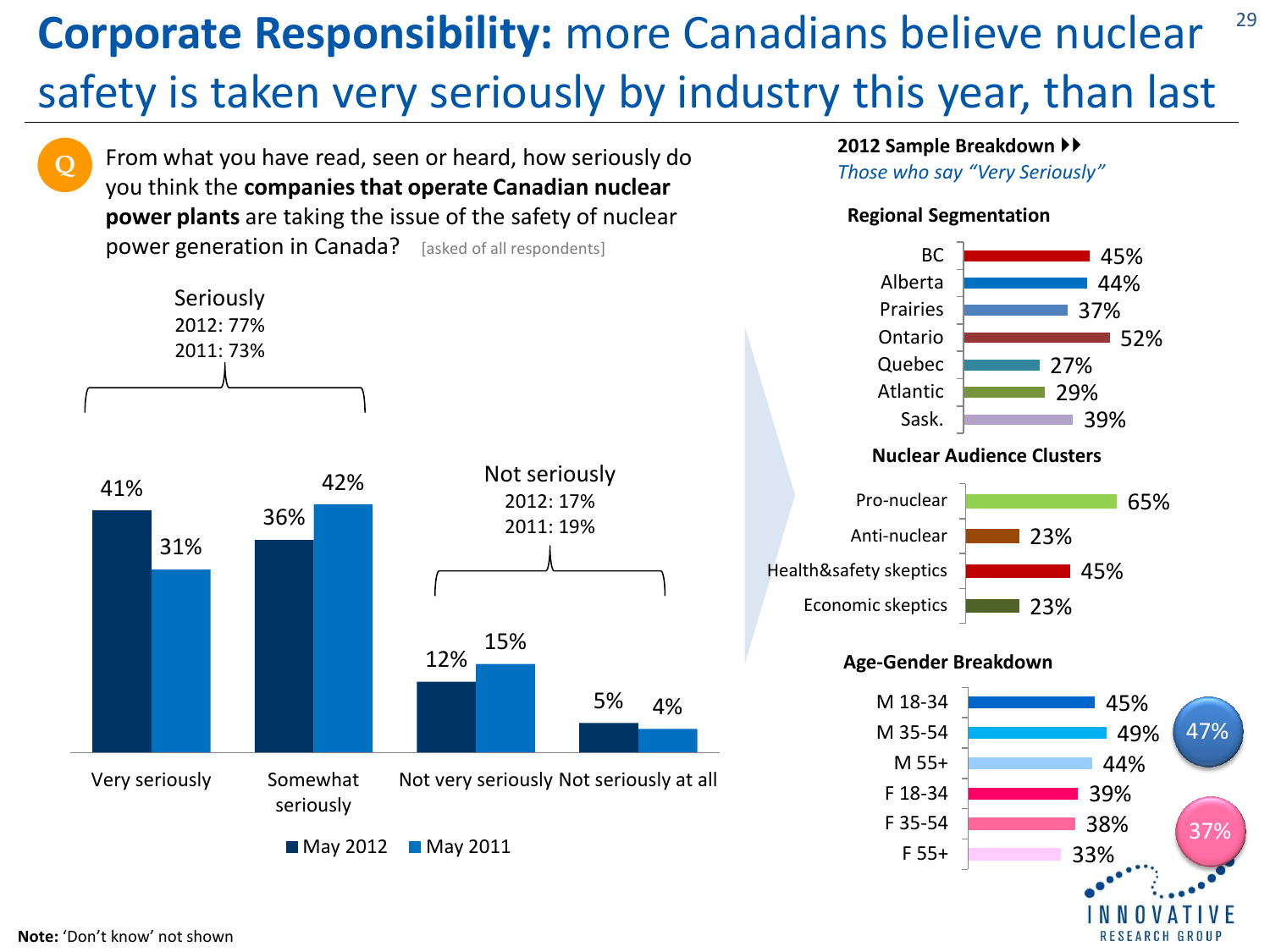## 30 **Government Responsibility:** more Canadians think nuclear safety is taken very seriously by gov't this year, than last

And from what you have read, seen or heard, how seriously do you think the **government agencies that regulate Canadian nuclear power plants** are taking the issue of the safety of nuclear power generation in Canada? [asked of all respondents]



## **2012 Sample Breakdown**

*Those who say "Very Seriously"*

## **Regional Segmentation**



## **Nuclear Audience Clusters**



## **Age-Gender Breakdown**



**Q**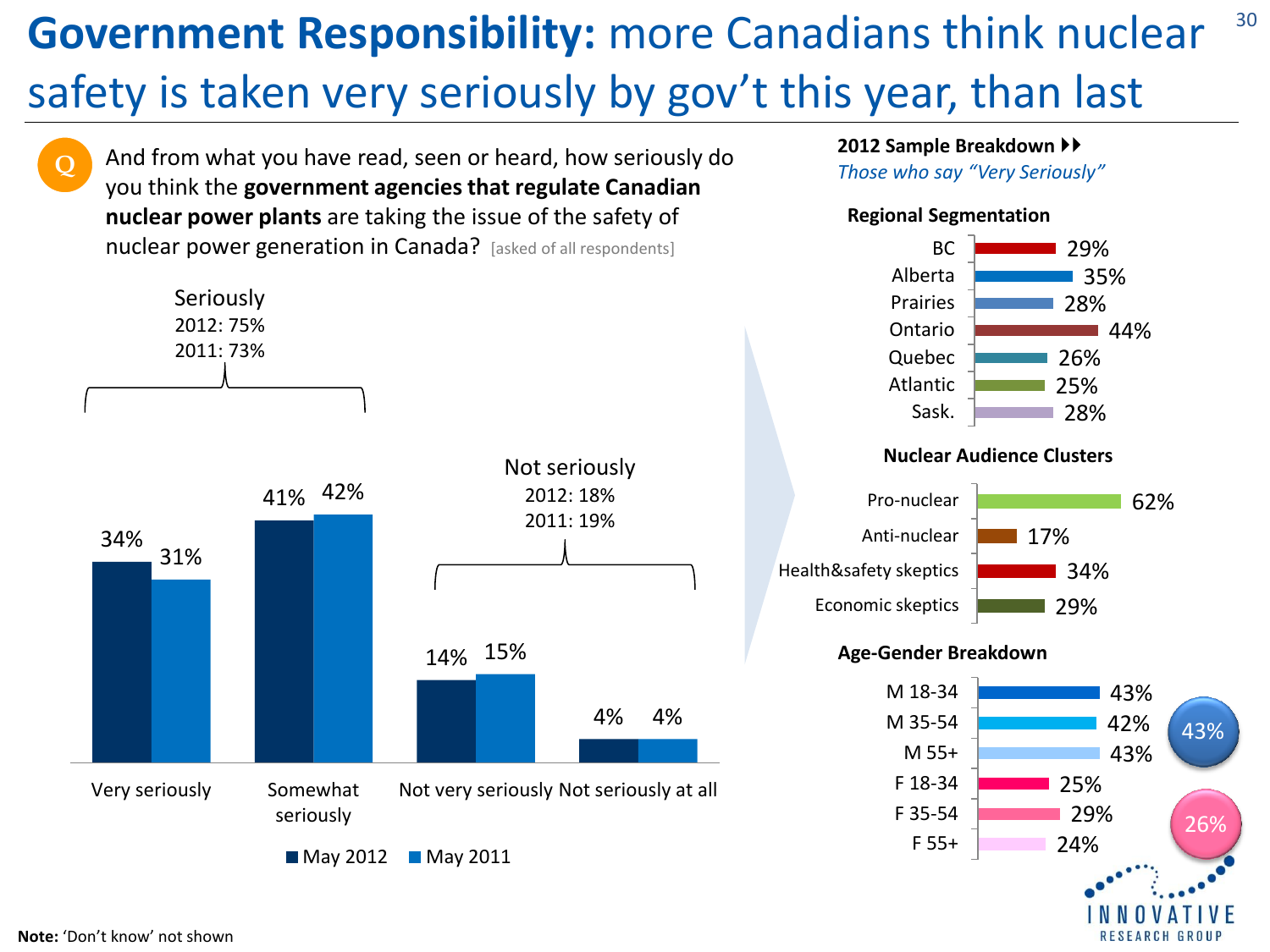# **Radiation Knowledge**

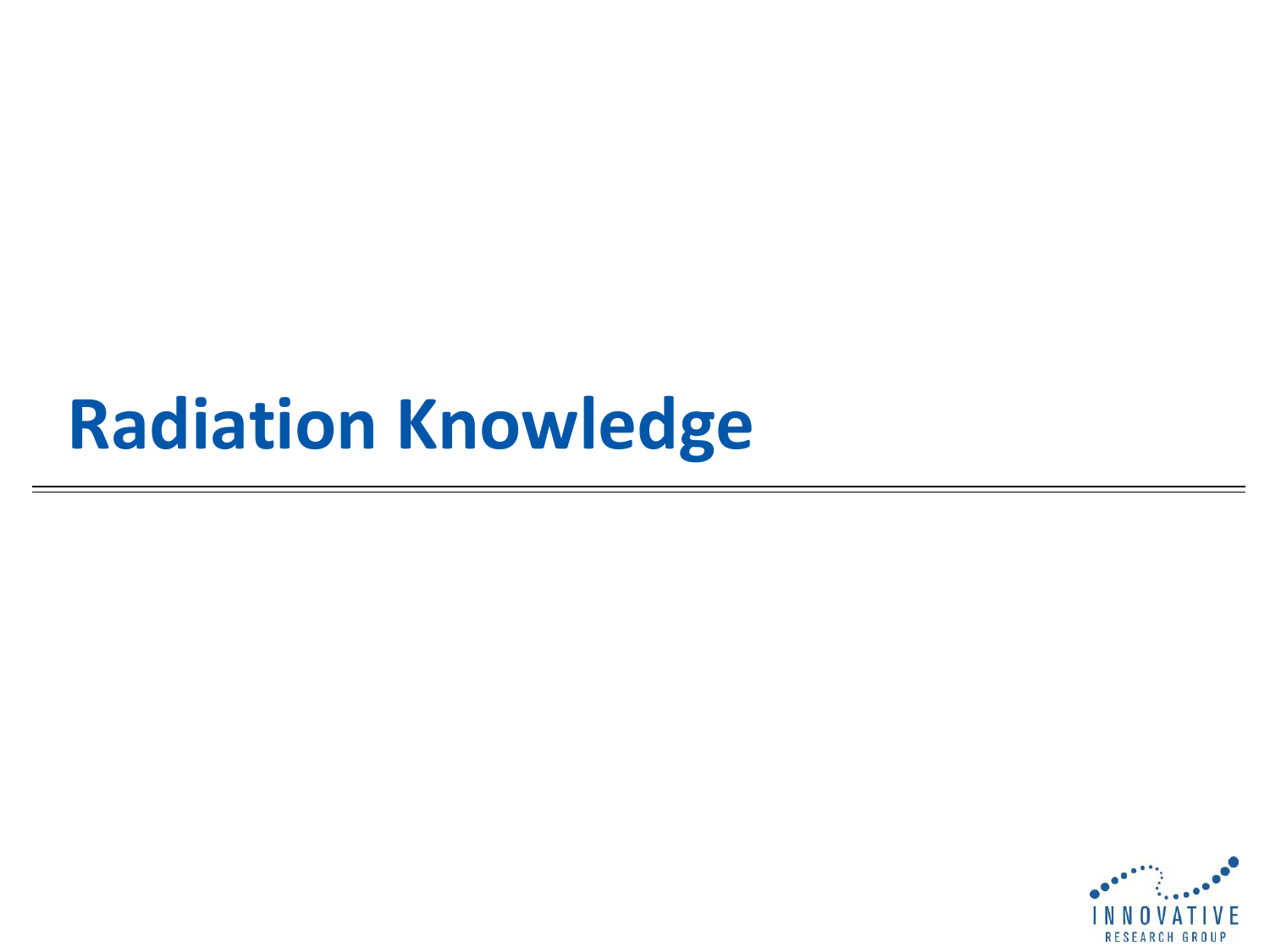## **Reported Knowledge:** Women and Quebec least familiar with radiation and consistently showed less support for nuclear energy



15% 14% 16%

15%

F 18-34 F 35-54 F 55+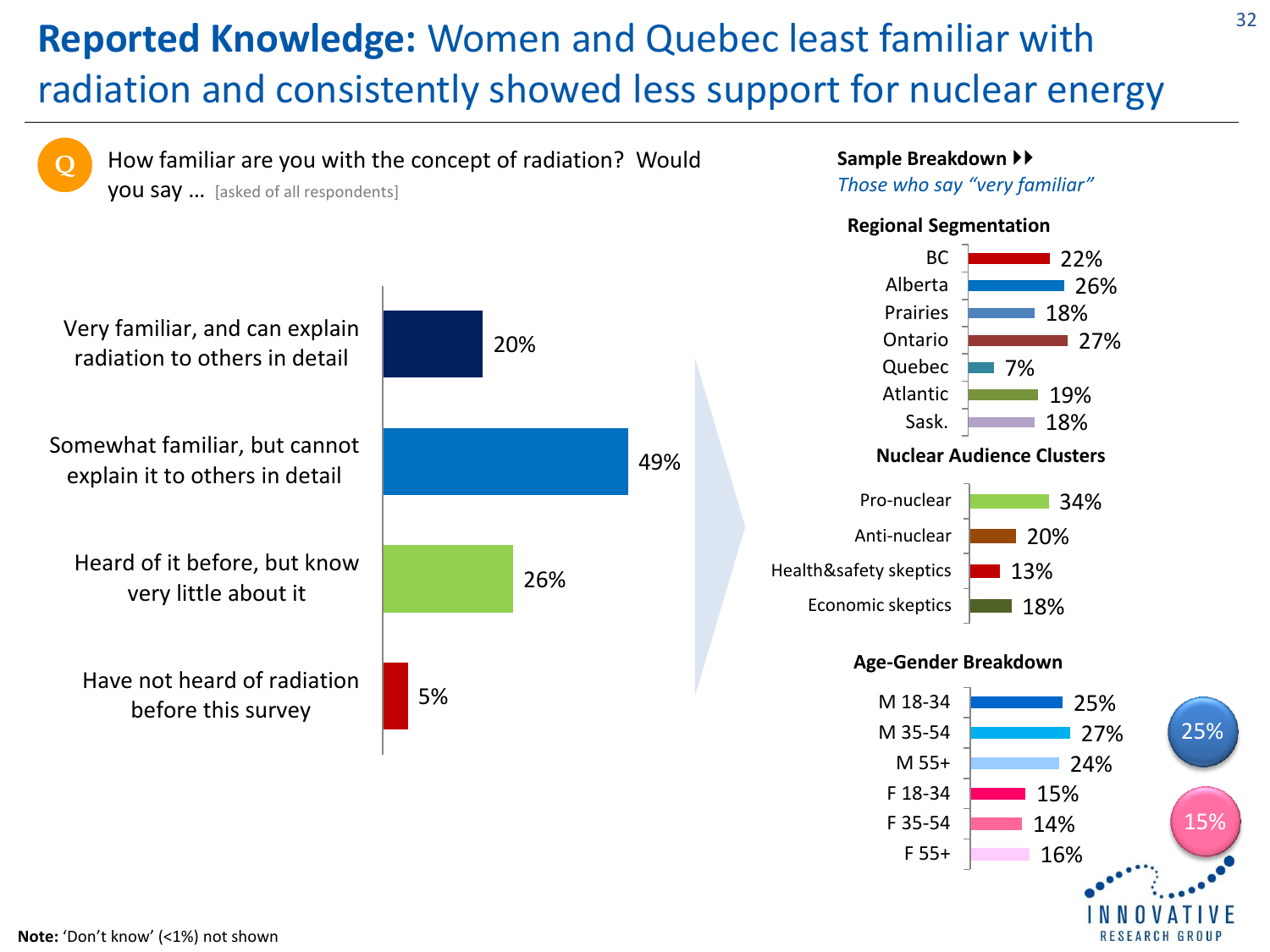## **Measured Knowledge:** Most Canadians know radiation is not just man-made, but don't know that not all radiation is harmful

Based on what you know about radiation, please tell me if you think the statements are true or false.

[asked only of those who have at least heard of the concept of radiation before this survey]



## **Fact Check:**

**Q**

Radiation comes from many places in our lives, not just nuclear power plants. There are two types of radiation: nonionizing (such as from radio waves and heat lamps) and ionizing (such as from tanning beds and medical x-rays). Only ionizing radiation, which has the ability to knock electrons out of human molecules, can cause harm to humans in large amounts.



33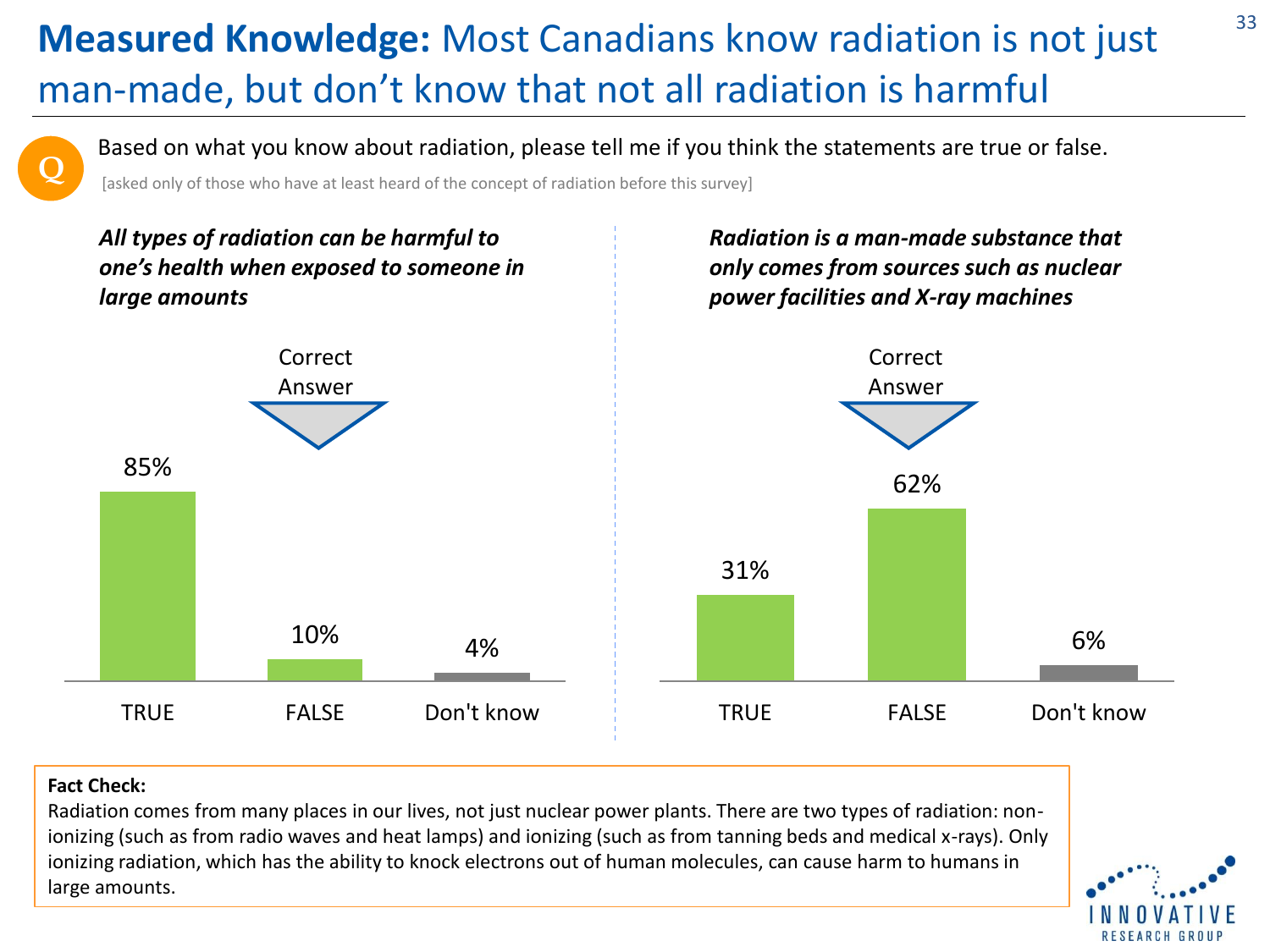## <sup>34</sup> **Reported vs. Measured Knowledge:** many Canadians appear to think they know more about radiation than they actually do



Very familiar, and can explain radiation to others in detail

Somewhat familiar, but cannot explain it to others in detail

Heard of it before, but know very little about it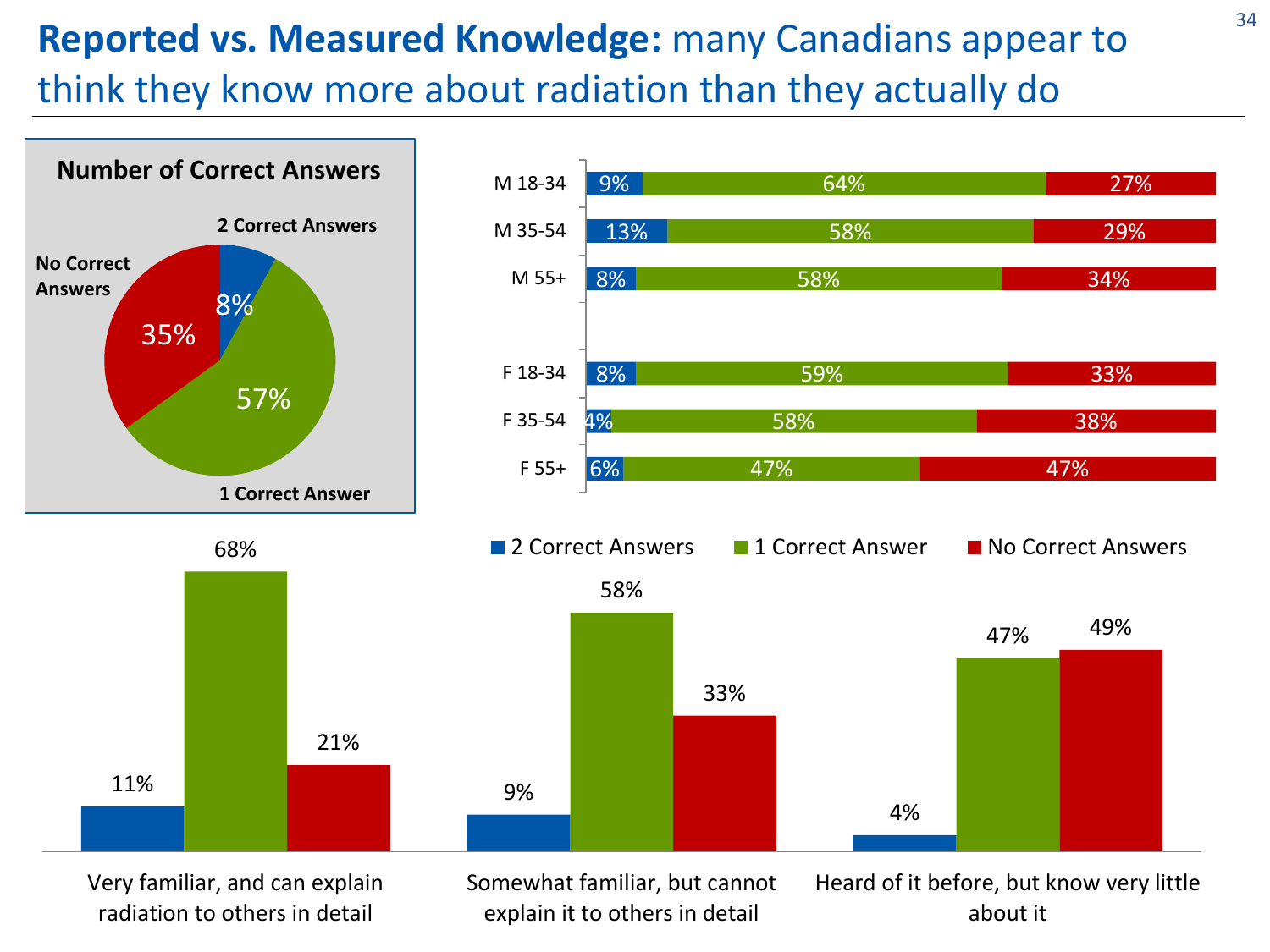# **Impact of Reported Knowledge on Support:** To know radiation is to <sup>35</sup> support nuclear power; Canadians fear what they don't understand

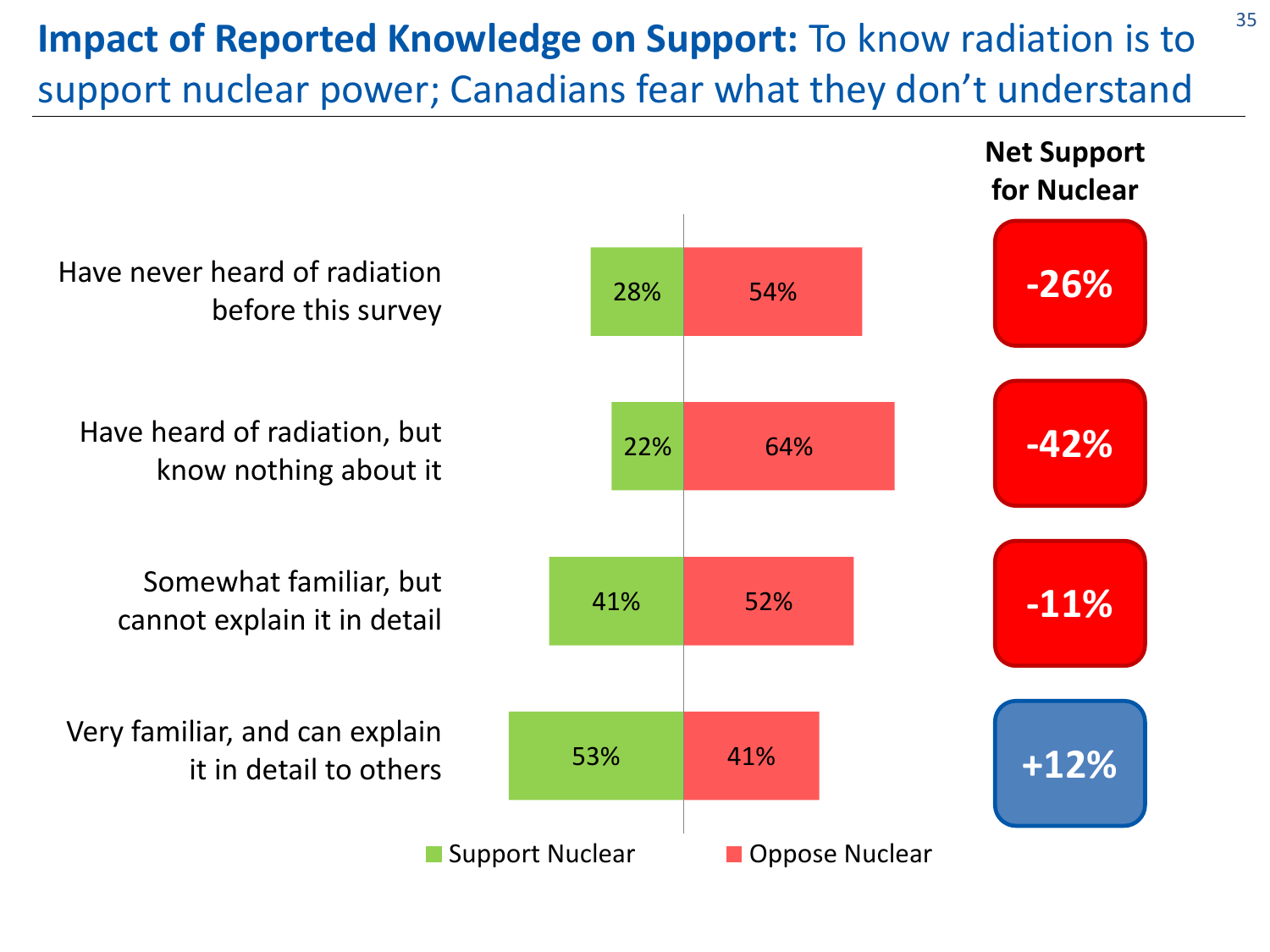# **Impact of Measured Knowledge on Support:** those who score higher on radiation test are generally more likely to support nuclear